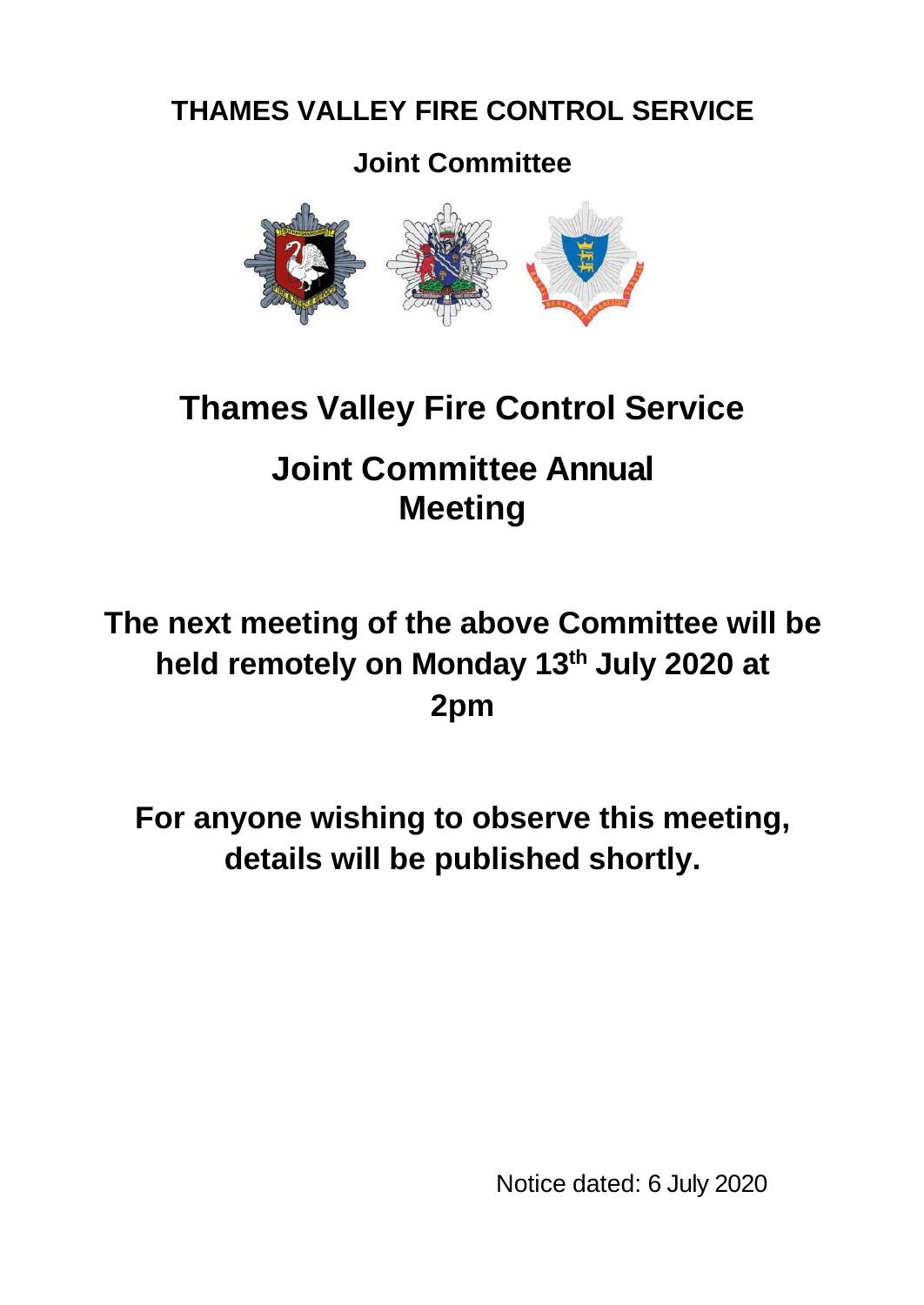

# **Thames Valley Fire Control Service Joint Committee Annual Meeting**

# **Monday 13 July 2020 at 2.00 pm, Virtual meeting via Teams**

# **AGENDA**

|     | <b>Item</b>                                                                            | Page No.      |
|-----|----------------------------------------------------------------------------------------|---------------|
| 1.  | Appointment of Chairman                                                                |               |
| 2.  | Appointment of Vice-Chairman                                                           |               |
| 3.  | Apologies                                                                              |               |
| 4.  | Introductions (including changes of membership, if any)                                |               |
| 5.  | Declarations of Interest                                                               |               |
| 6.  | Minutes of the last meeting held on 28 May 2020                                        | Pages $2 - 8$ |
| 7.  | <b>Matters Arising</b>                                                                 |               |
| 8.  | Questions from Members (written questions)                                             |               |
| 9.  | Questions submitted under Standing Order 9.5 (questions<br>from members of the public) |               |
| 10. | Chairman's Annual Report 2019/20                                                       | Pages 9 - 14  |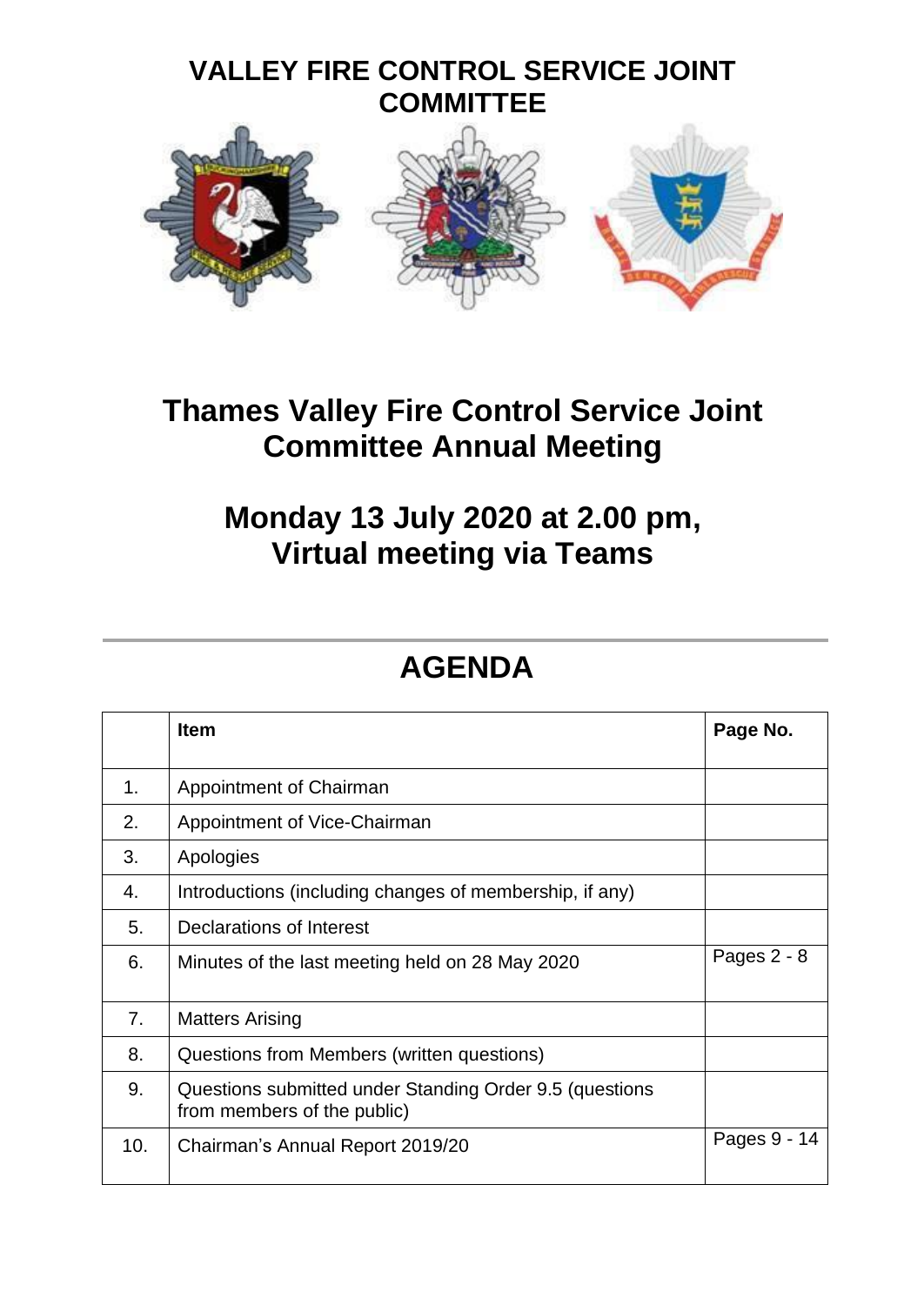|     | <b>Item</b>                                                                                                 | Page No.      |
|-----|-------------------------------------------------------------------------------------------------------------|---------------|
| 11. | <b>TVFCS Performance Report Quarter 4 2019/20</b>                                                           | Pages 15 - 33 |
| 12. | <b>Emergency Services Mobile Communication Programme</b><br>(ESMCP) Update                                  | Pages 34 - 37 |
| 13. | <b>Forward Plan</b>                                                                                         | Page 38       |
| 14. | Meeting dates for 2020/21                                                                                   |               |
|     | To agree the times and dates of meetings of the Joint<br>Committee as follows:                              |               |
|     | Monday 21 September 2020 at 2.00 pm<br>Monday 14 December 2020 at 2.00 pm<br>Monday 22 March 2021 at 2.00pm |               |
| 15. | Date of Next Meeting:                                                                                       |               |
|     | To note the time and date of the next meeting                                                               |               |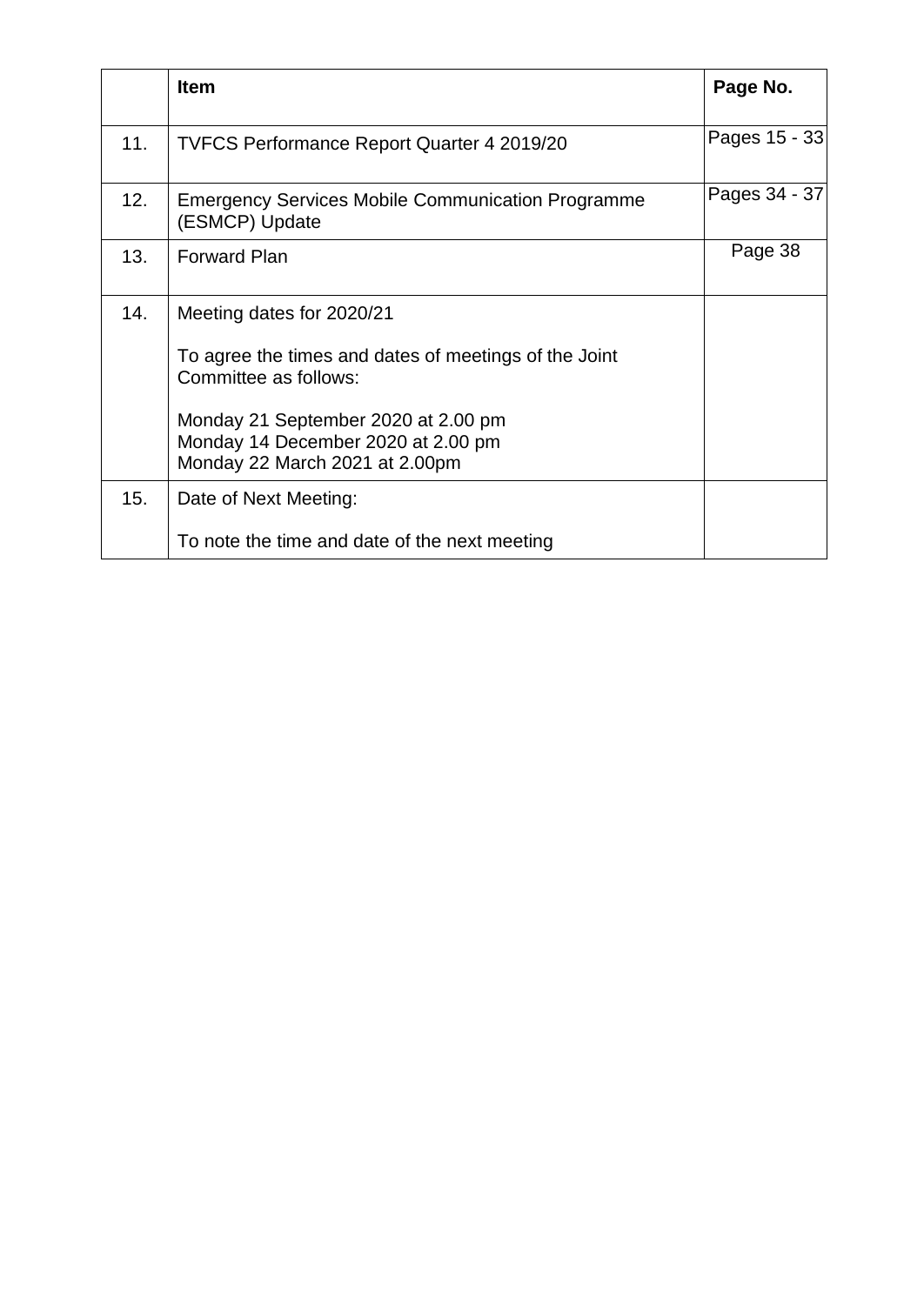#### **1. REMIT AND OBJECTIVES OF THE JOINT COMMITTEE**

- 1.1. The Joint Committee is constituted to provide overall strategic direction and oversight for the TVFCS.
- 1.2. The Joint Committee shall have the following functions:
	- 1.2.1. champion the TVFCS;
	- 1.2.2. act as the link between the TVFCS and the Fire Authorities;
	- 1.2.3. guide recommendations from the TVFCS, that may affect the operational functions of the Fire Authorities, through the governance processes of the Fire Authorities;
	- 1.2.4. assist with the management of the relationships between the Fire Authorities;
	- 1.2.5. monitor the steady state operational benefits and performance of the TVFCS, against the agreed measures and targets;
	- 1.2.6. monitor steady state risks relevant to the TVFCS;
	- 1.2.7. monitor the financial performance of the TVFCS against required and available budget, benefits and efficiencies, and to contribute to the financial processes of the Fire Authorities;
	- 1.2.8 discuss, and contribute to, proposals on future developments for the TVFCS;
	- 1.2.9. provide strategic direction on the future of the TVFCS;
	- 1.2.10 consider and recommend to the Fire Authorities proposals in relation to Fire Authority Decisions including but not limited to:
		- (b) discuss and recommend proposals for additional full partners into the TVFCS;
		- (c) discuss and recommend proposals for the supply of TVFCS services to other fire and rescue services or other clients;
	- 1.2.11. decide upon and determine all matters which are Joint Committee Decisions, any matters referred to the Joint Committee for decision pursuant to the TVFCS decision making process in clause 11 (Decision Making by TVFCS) and any matters reserved by law or otherwise to the Joint Committee.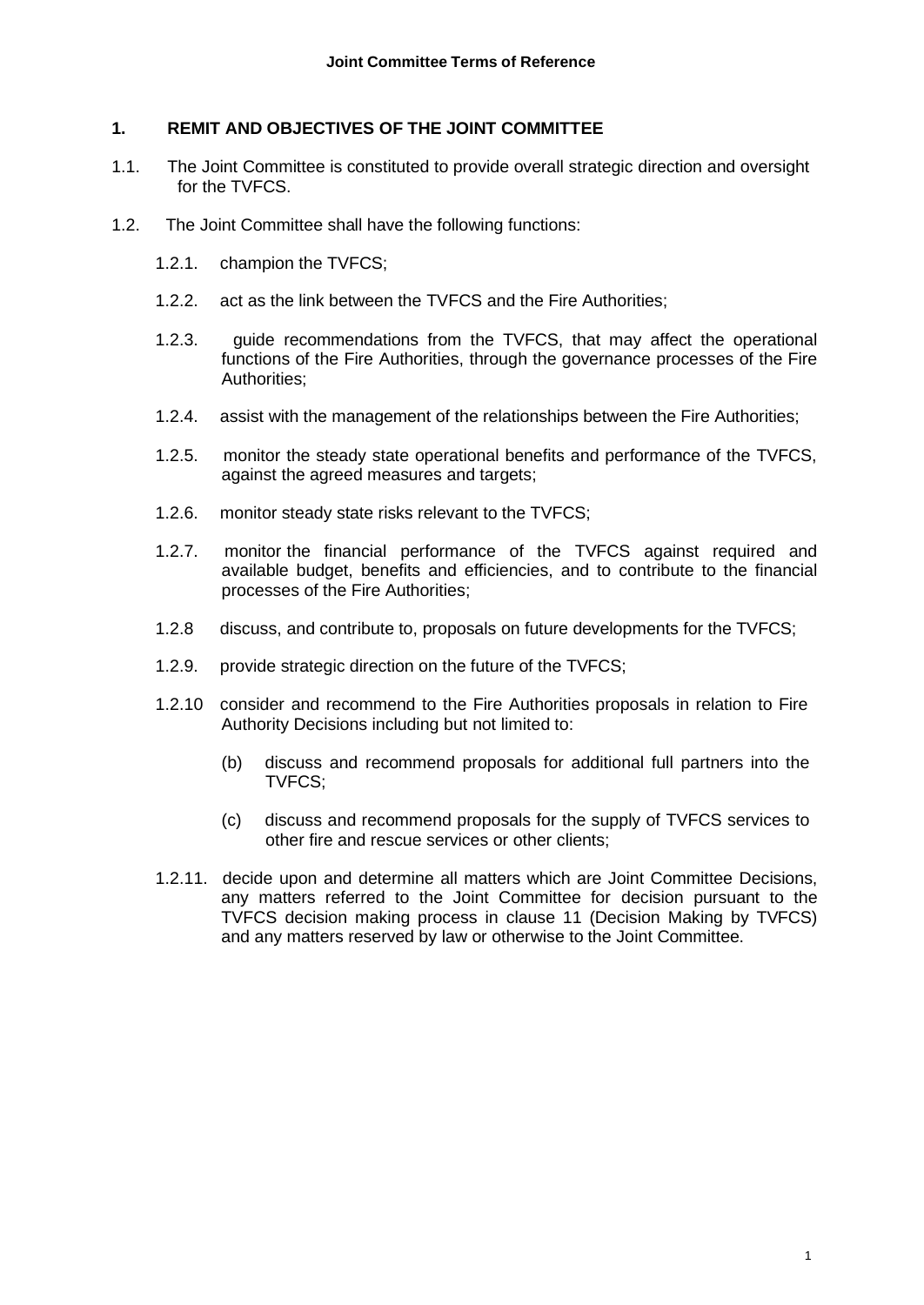

# **Thames Valley Fire Control Service Joint Committee Meeting**

**Thursday 28 May 2020, 11 am, a remote Microsoft Teams meeting hosted by Buckinghamshire Fire & Rescue Service**

**The business transacted was the agenda for the postponed meeting due to be held on Monday 23 March 2020**

# **Minutes**

**Present:** Councillor Lesley Clarke OBE (BMKFA) - Chairman Councillor Steven Lambert (BMKFA) Councillor Angus Ross (RBFA) Councillor David Cannon (RBFA) Councillor Judith Heathcoat (OCC)

**In Attendance:** Graham Britten (Director of Legal and Governance, BFRS) Dave Norris (Head of Service Delivery, BFRS) Katie Nellist (Democratic Service Officer, BFRS) Asif Hussain (Principal Accountant, BFRS) Rob McDougall (Chief Fire Officer, OFRS) Michael Adcock (Area Manager, OFRS) Christine Barefield (Personal Assistant, OFRS) Trevor Ferguson (Chief Fire Officer, RBFRS Steve Foye (Deputy Chief Fire Officer, RBFRS) Mark Arkwell (Assistant Chief Fire Officer, RBFRS) Connor Byrne (Head of Finance and Procurement, RBFRS) Jim Powell (Area Manager RBFRS) Simon Harris (Group Manager, TVFCS) **Public:** Live webcast broadcast: [https://buckinghamshire.public-](https://buckinghamshire.public-i.tv/core/portal/webcast_interactive/488202)

[i.tv/core/portal/webcast\\_interactive/488202](https://buckinghamshire.public-i.tv/core/portal/webcast_interactive/488202)

### **01. APOLOGIES**

**Thames Valley Fire Control Service Joint Committee Meeting**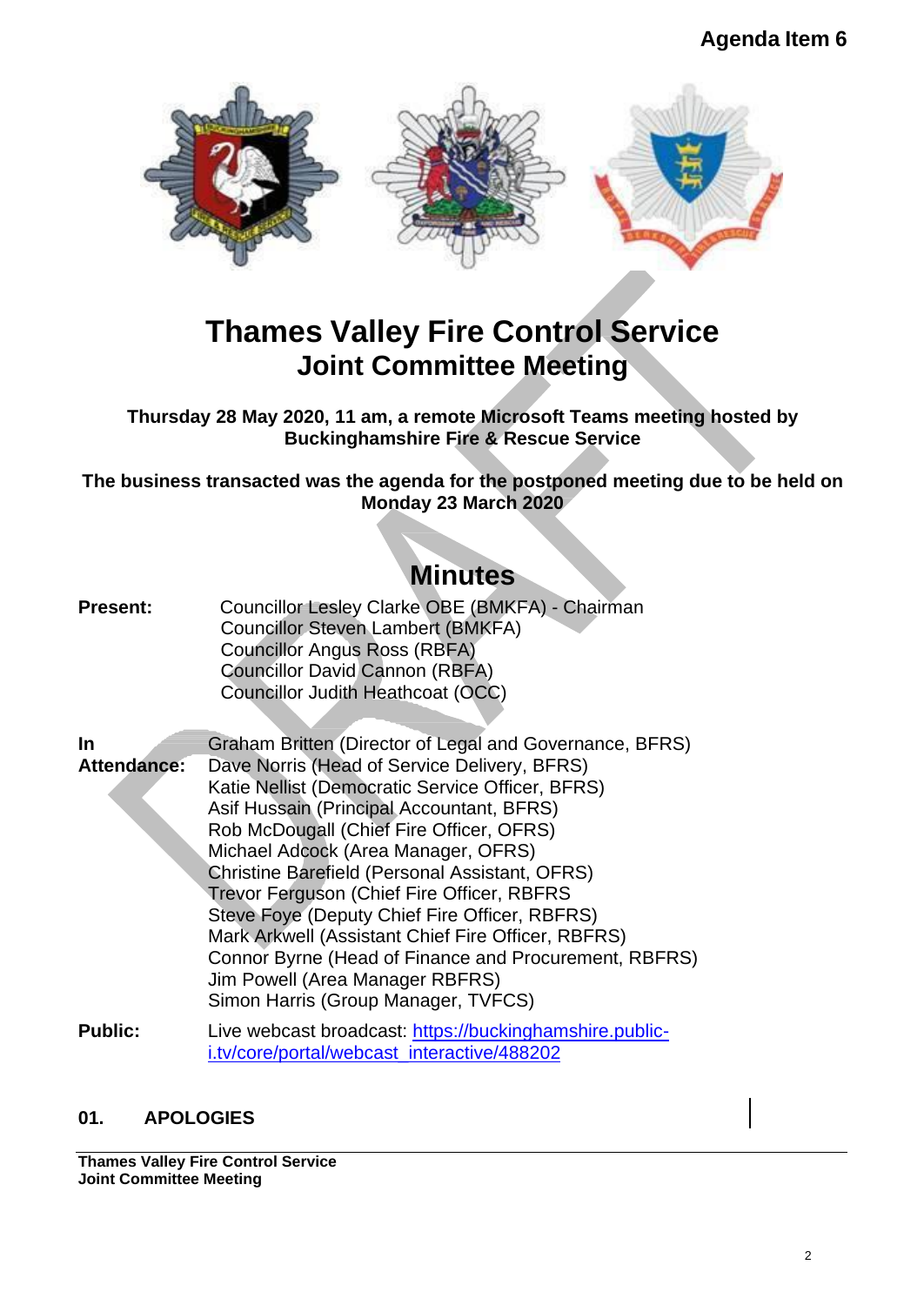### **Action**

Apologies for absence were received from Councillor Mark Gray (OCC) and Jason Thelwell (Chief Fire Officer, BFRS)

# **02. INTRODUCTIONS**

All Members and Officers introduced themselves.

# **03. DECLARATIONS OF INTEREST**

None.

# **04. MINUTES OF THE MEETING HELD ON 9 DECEMBER 2019**

RESOLVED –

The minutes of the meeting held on 9 December 2019 were agreed as an accurate record and signed by the Chairman.

## **05. MATTER ARISING**

The Chairman took Members through the actions from the last meeting.

The Group Manager (TVFCS) advised that he had passed on the Members' thanks, personally, to all Control room staff.

The Group Manager (TVFCS) advised Members that the billing error made by BT had been resolved and the revised situation would be reflected in a report to the Committee at the next meeting in July.

The Head of Service Delivery (BFRS) gave Members an update on the Grenfell Tower enquiry report. There were three approaches, the first being the National approach through the National Fire Chiefs Council. The National Fire Chiefs Council wanted the 45 fire and rescue services to take a unified approach to some of the actions identified and that work was in progress. As part of that approach, all three Thames Valley fire and rescue services were represented on the High-Rise Working Group. The second approach was the three Thames Valley fire and rescue services working together. The Area Managers from the three services regularly met to discuss matters arising from the report, including operational alignment, policy alignment, and where possible, procuring the same equipment. Lastly, individually, how each service was looking to understand how the outcomes from the report would be taken within their own service to ensure its own individual practices were consistent with the findings.

Members agreed that the Grenfell report findings, and how it related to the TVFCS, should be a regular item at these meetings for the foreseeable future and would be added to the Forward Plan for the next meeting.

**Dave Norris**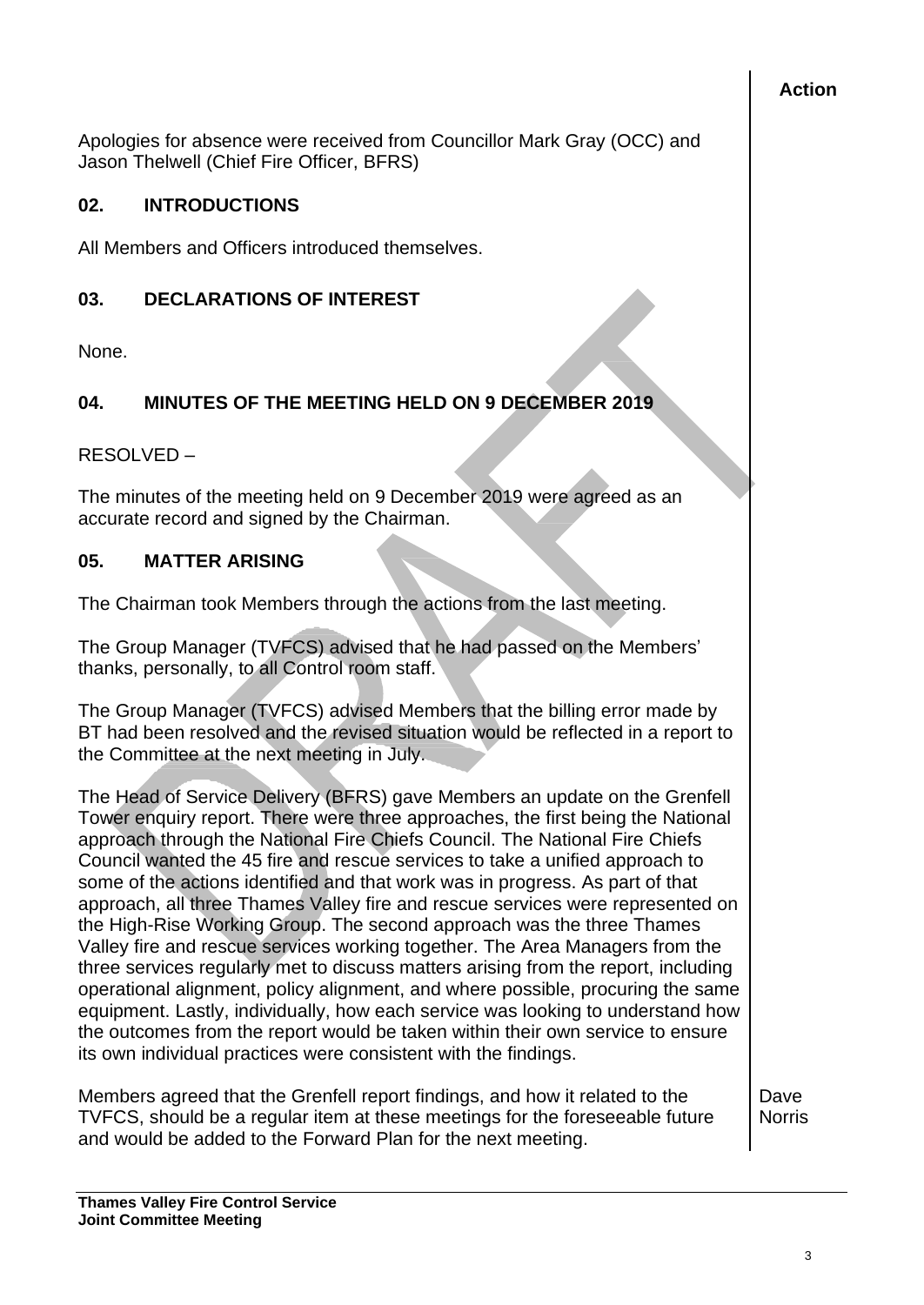**Action**

The Democratic Services Officer (BFRS) advised Members that the workshop had been postponed due to the current situation. Another workshop would be arranged before the next meeting in July.

# **06. PERFORMANCE REPORT QUARTER 3 2019/20**

The Area Manager (OFRS) advised Members that as they were aware, this report was due in March, but due to Covid-19, it had been delayed, so now most of the information was two months old. During Quarter 3 there had been a 5.5% reduction in the number of calls received and a 2.8% reduction in the number of mobilisations. This was in line with expected seasonal variations in demand. Recruitment had taken place within this reporting period to fill the vacancies that had arisen as a result of staff turnover and to cover forthcoming maternity leave. The standards of applicants had been high and four new starters had joined in January 2020.

The Area Commander (BFRS) advised Members that the key 90 second measure showed an improvement of 4.32% compared with the same period in 2018/19. In December 2019 the target was achieved on 76.5% of occasions, which compared favourably with the figure of 70.05% achieved in December 2018. The HMICFRS Inspection report for BFRS was the last of the three services and was published in late December, with no areas for improvement relating to TVFCS specified within the report. With regard to TVFCS, the report identified that "The training for Control staff is well managed and mobilisation is generally good".

The Area Commander (BFRS) also advised Members that with regard to 'Areas for Improvement', changes were planned to the mobilising gazetteer used to identify addresses and to the way incidents were categorised during call handling with a view to improving the workflow for call handling and speeding up call handling times.

Also, the initial contract for maintenance and support of the Command & Control system expired in April 2022, with the option to extend the contract for up to eight years. Information was expected from Capita Spring 2020 outlining the costs associated with any extension of the contract, this had not yet been received, but it was hoped that a report would be provided to the September meeting for consideration.

Councillor Lambert asked if the report was not due back until September and there was the possibility of a tender process, there could be a requirement for an extension to the contract, or it could cause disruptions if a new provider was appointed, was there flexibility to extend the contract beyond April 2022? The Group Manager (TVFCS) advised Members that the contract with Capita gave an option to extend the existing arrangements for between two and eight years.

Councillor Ross asked if the new gazetteer arrangements had caused any disruptions to the system and was advised that due to Covid-19, it had been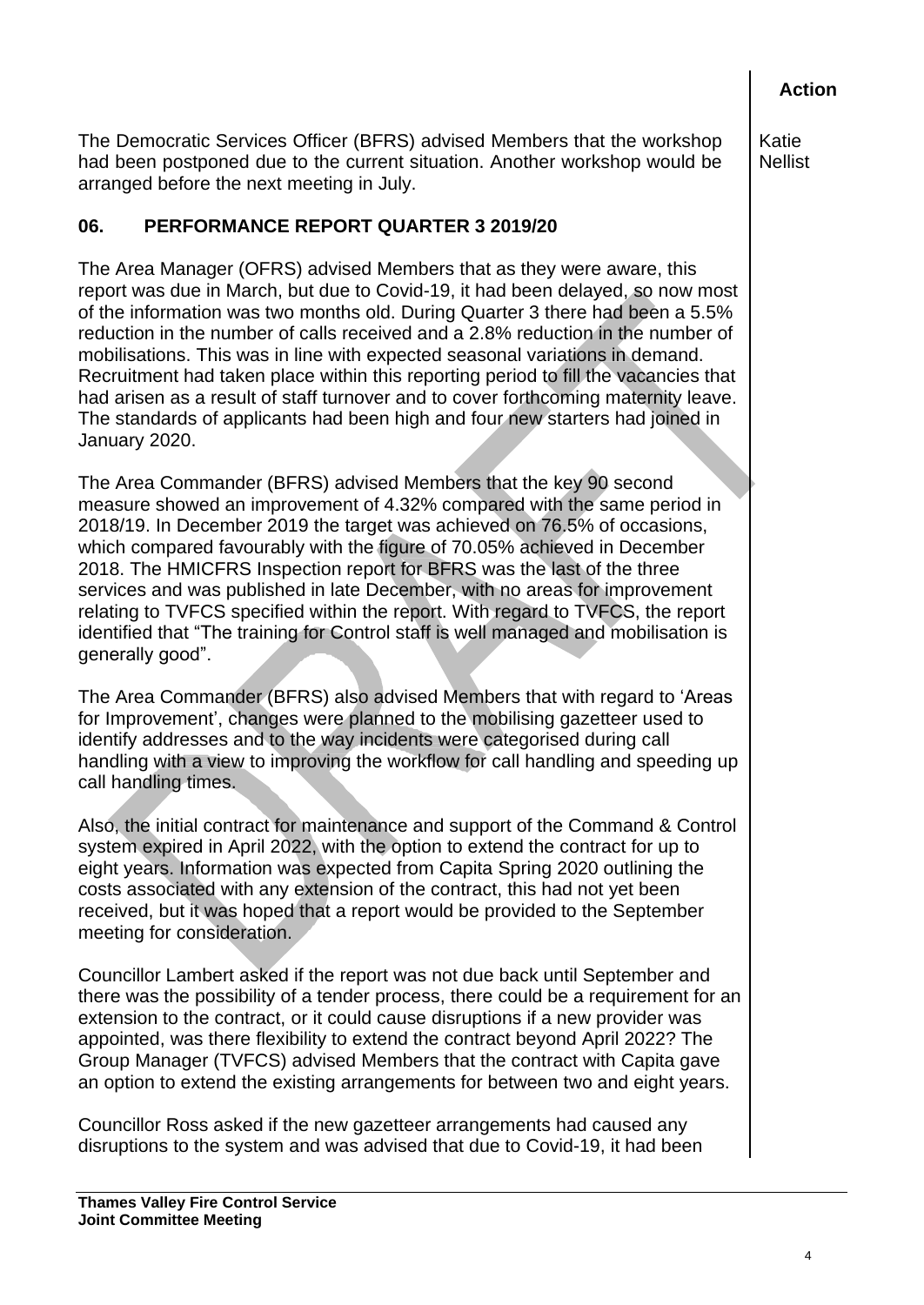delayed. An update would be brought to a future meeting.

The Area Manager (RBFRS) advised Members that with regard to the contract for maintenance and support of the Command & Control system with Capita, as it was such a significant piece of work and fundamentally important to the Control room, work had already commenced in service with the procurement team.

The Area Manager (RBFRS) advised Members that staff absence levels were as to be expected over the seasonal period. During the current period of Covid-19, there was a reduction in absence levels and some of the processes that were in place around infection control, would be taken forward into the future. Overtime levels were broadly consistent with absence levels and seasonal variations.

The Chairman advised Members that two members of the Control room staff had been rewarded for their commitment to the service and asked that the thanks of all Members be passed onto them.

The Area Manager (RBFRS) confirmed that Simon Harris and Julie Summers voluntarily began to provide 24 hours, out of hours, phone cover for staff. Also, from the initial period, they looked at all the guidance and how it would work in terms of crewing, which enabled the Control room to operate without any crewing issues.

Councillor Heathcoat, asked a question regarding the 2019/20 target of emergency calls answered within 5 seconds of 92% and the emergency calls answered within 10 seconds of 97%. How was this calculated? The Group manager (TVFCS) advised that the targets referred to the same volume of calls. Of all calls received, the aim was to answer 92% within 5 seconds and then if it goes over 5 seconds, 97% of calls were answered within 10 seconds and with 3% it may be over 10 seconds.

The Area Manager (RBFRS) advised Members that on the financial costs, under 'telephony and network costs' the billing error caused by BT, as already discussed, would have an impact on the year end variance.

RESOLVED –

That the Joint Committee note the report.

# **07. TVFCS FIVE YEAR REPORT**

The Area Manager OFRS firstly wanted to thank the Group Manager (TVFCS) for all his hard work. The improvements that had been seen since his appointment had been vast. The turnover of staff had reduced, the budget had improved, performance was improving, and new performance measures had been agreed. The management structure was working really well and the resilience and robustness of the Thames Valley Fire Control had worked especially well throughout this Covid-19 period.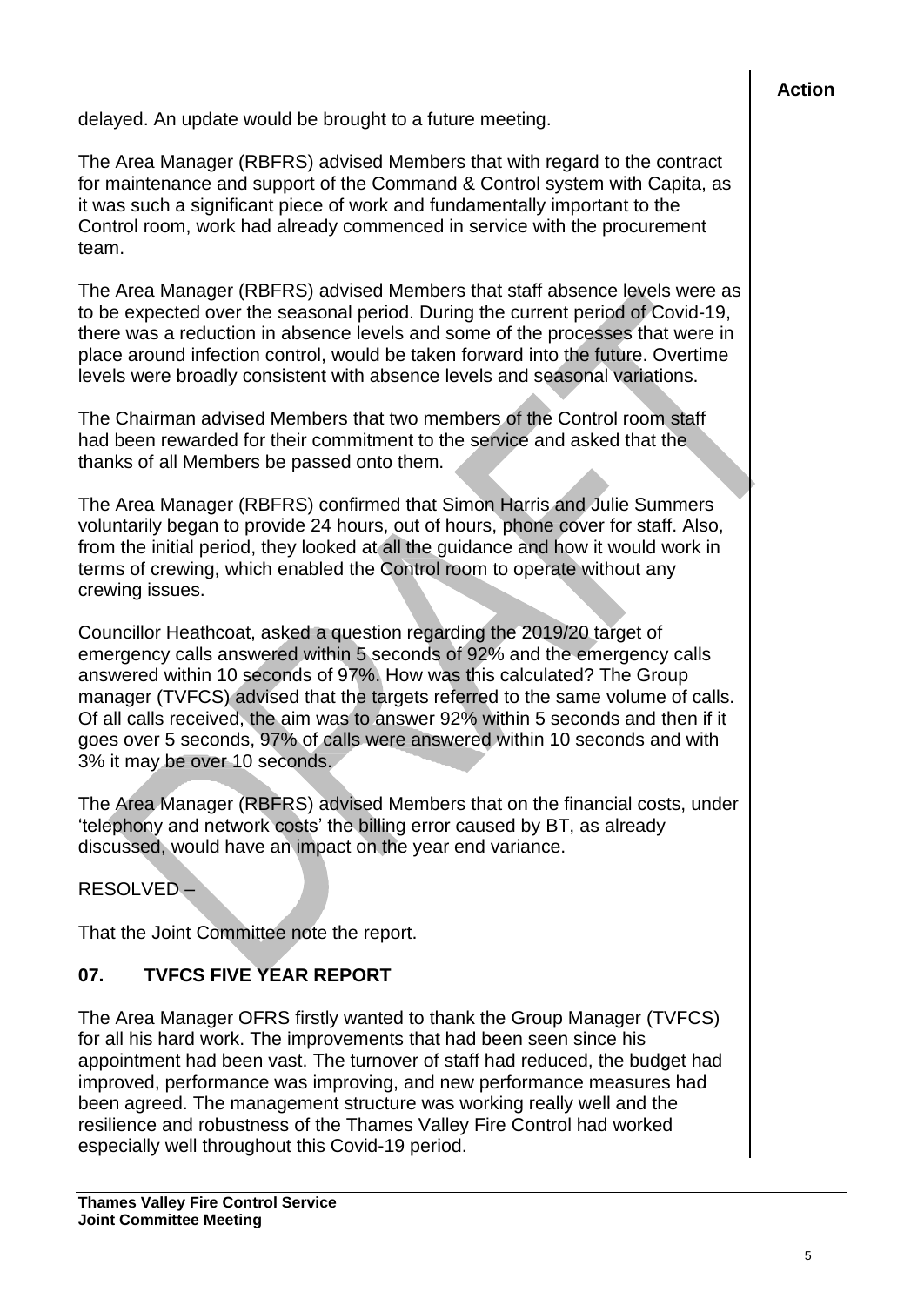Also, over the last five years, the relationship between the three services had been built, operational alignment had led to the same fire appliances being purchased, all three services would be purchasing the same breathing apparatus sets, which would allow further borderless mobilisations and working together across the Thames Valley.

The Chairman asked if the Capita report was the same report that was expected at the September meeting and was advised that it was. The report would show the performance levels against the service levels. Monthly meetings were held with the Capita Contract Manager to review the overall performance against the service levels with Capita.

Councillor Heathcoat thanked officers for the five-year report and also the work that had been undertaken with the Control room staffing.

Councillor Heathcoat asked if exit interviews were held to find out why people were leaving and was advised that exit interviews were built into the normal HR procedures and all staff had an exit interview. Any issues would be reported back to the Group Manager TVFCS. There were no repeating themes causing people to leave the Control room, it was for a variety of reasons, retirement, relocation and other employment within the service.

Councillor Lambert asked if the Public Sector Equality Duty and Gender Pay Gap reports were covered in this report and was advised that as the Control room staff were technically RBFRS employees, that information was covered by their duty as the employer. This information could be made available to Members and fed into future reporting. Members agreed they would like to see it.

Councillor Ross shared with Members that over the last five years, he had seen an incredible increase in good atmosphere, the willingness of the Control room staff to share their views and opinions, which illustrated the success of the journey of the Control room.

The CFO (OFRS) asked if thought had been given to the fact that as there were now more operational joint control rooms, further benchmarking across other control services could be undertaken, to evidence further, what a good value for money service was being provided. Again, this would be useful for the renewal of contracts and potential new contracts moving forward.

The Area Commander (BFRS) advised Members that there were some comments in the HMICFRS report received by BFRS. The senior responsible officer commissioned a piece of work with TVFCS and the Area Commanders across the three Thames Valley fire and rescue services, to review the response to automatic fire alarms, across the three fire and rescue services. Methodology had been established with which the review would be carried out. The findings of the report would be fed back to Members of this committee.

Dave **Norris**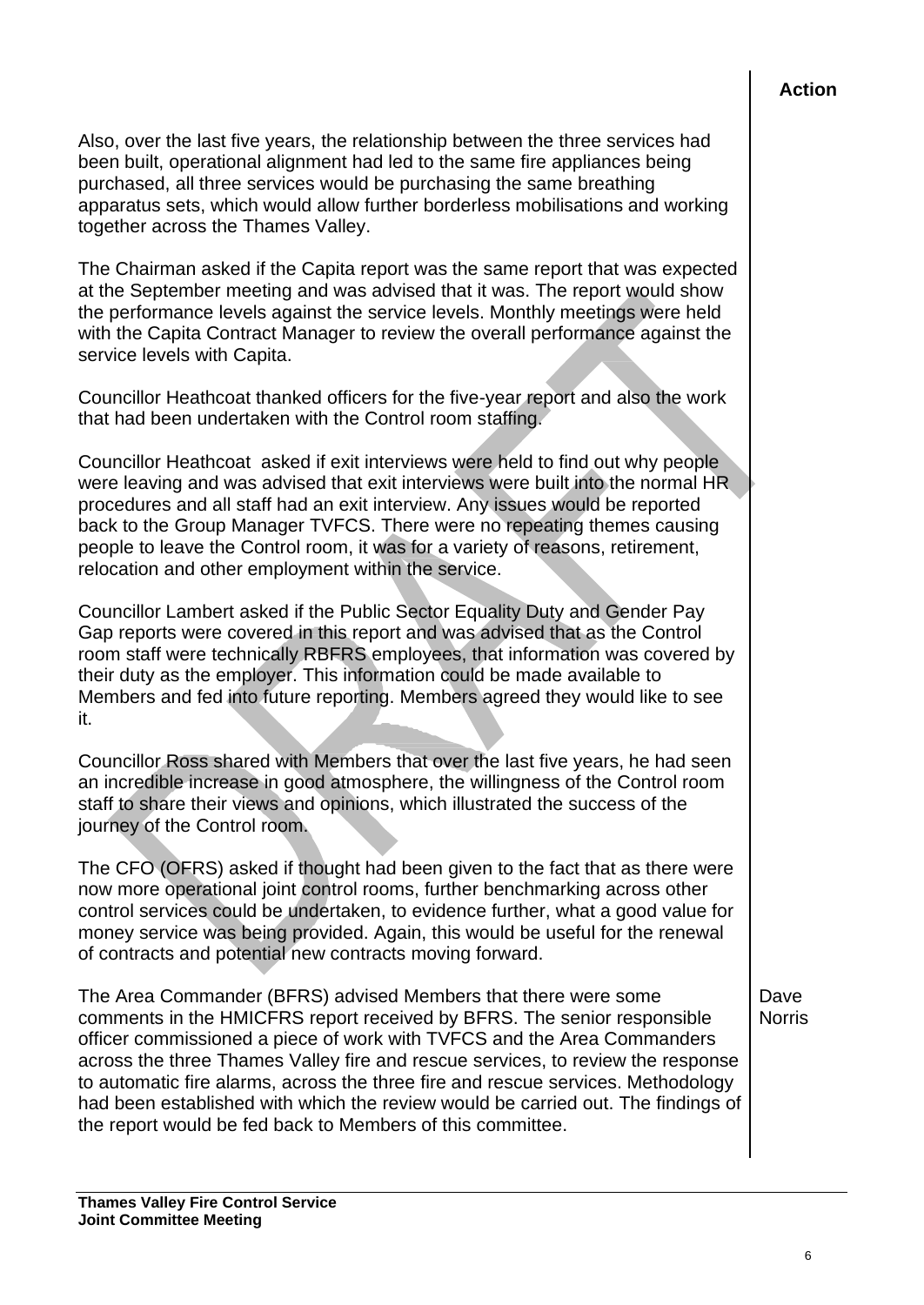# RESOLVED –

That the Joint Committee note the report.

#### **8. EMERGENCY SERVICES MOBILE COMMUNICATION PROGRAMME (ESMCP) UPDATE**

The Deputy Chief Fire Officer (RBFRS) advised Members that as they were aware, the Emergency Services Mobile Communication Programme was delivering the Emergency Services Network, which would replace the current Airwave System, which was used across all emergency services in the UK. The report sets out the position, prior to Covid-19. Since the report was written, there had been some updates. The National Programme had been working to bring the Full Business Case for the ESN forward for consideration and approval by the Minister, but due to the current situation, it had been advised that currently the Full Business Case had been suspended, and there were indications that this would not be brought forward until the end of the year.

The Deputy Chief Fire Officer (RBFRS) advised Members that work was still ongoing to consider arrangements for Hampshire and the Isle of Wight Fire and Rescue Services to move to the ESMCP South West Region. Officers across services in both regions were in agreement with the move, as was the National Programme and Fire and Resilience Directorate. This was anticipated to be completed within the coming weeks. What this would mean, was that the ESMCP South Central Region would comprise of the three Thames Valley fire and rescue services and that would be useful and supportive of their collaborative way of working.

The Deputy Chief Fire Officer (RBFRS) advised Members that as previously reported, the Home Office Fire and Resilience Directorate now maintained scrutiny of the use of the grant funding, providing clearer guidance on how this grant funding could be spent and receiving quarterly reporting of ESMCP Transition Grant spend. It was a requirement for all regions to submit a business case for this year 2020/21 on how they would spend the grant. The business case for the South Central Region was approved by the Fire and Resilience Directorate and there was sufficient funding for the coming year.

Councillor Ross asked if the current provider Airwave was holding up and was advised that Airwave was working fine and there was assurance by the programme, that the necessary support for Airwave would continue until such time as the transition to ESN.

### RESOLVED –

That the contents of the report on the ESMCP and the delivery of the ESN be noted.

### **9. FORWARD PLAN**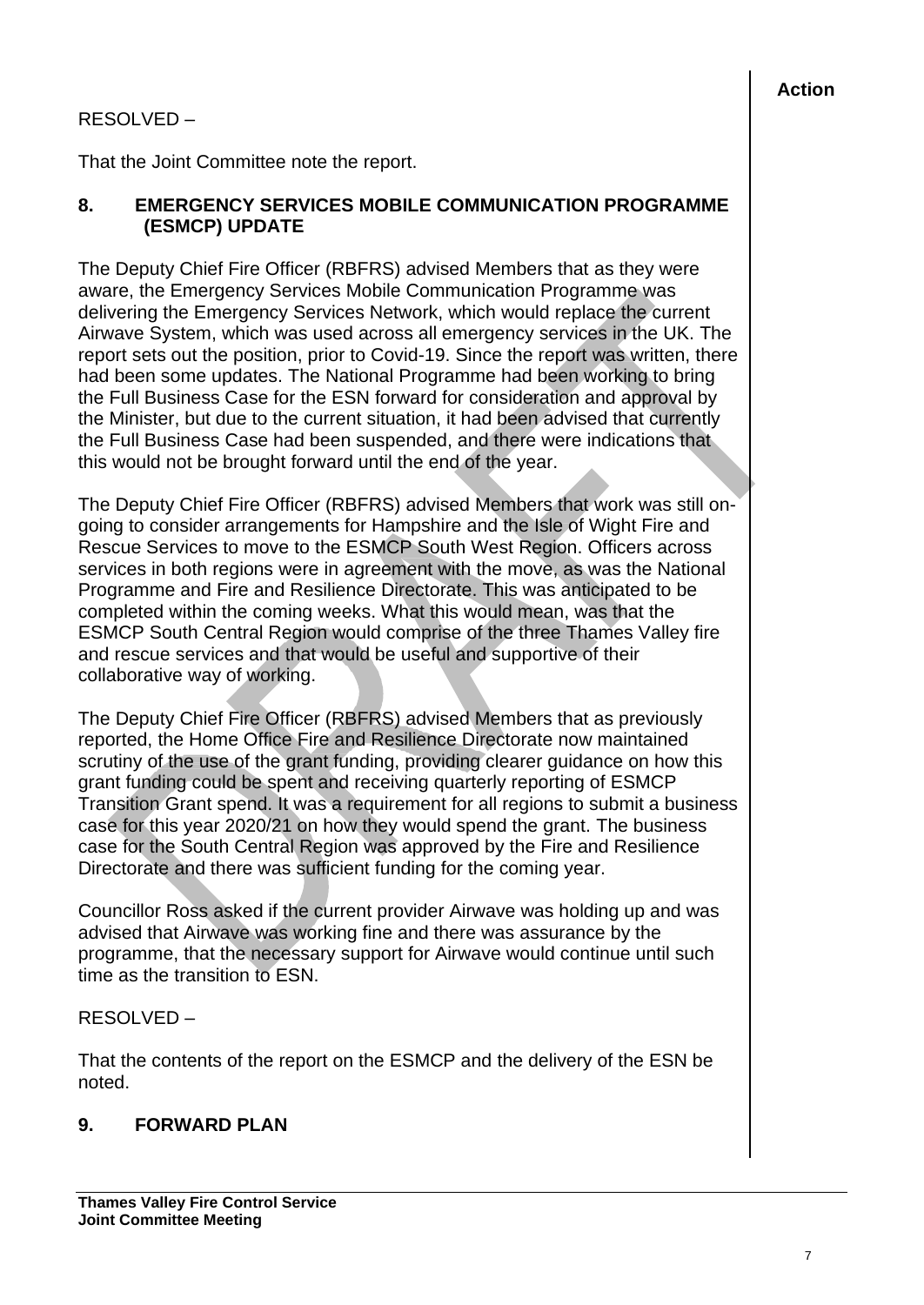# **Action**

It was agreed that a Member's Workshop be held before the next meeting to discuss forward planning and future direction. Also, to be discussed would be the frequency of meetings of the Joint Committee.

The following reports would be added to the Forward Plan for the July meeting:

- 1. Grenfell update report
- 2. Public Sector Equality Duty and Gender Pay Gap reporting

## RESOLVED –

That the Forward Plan be noted.

## **10. DATE OF NEXT MEETING**

The date of the next meeting was agreed as Monday 13 July 2020 at 2:00 pm.

(The Chairman closed the meeting at 12.05 pm)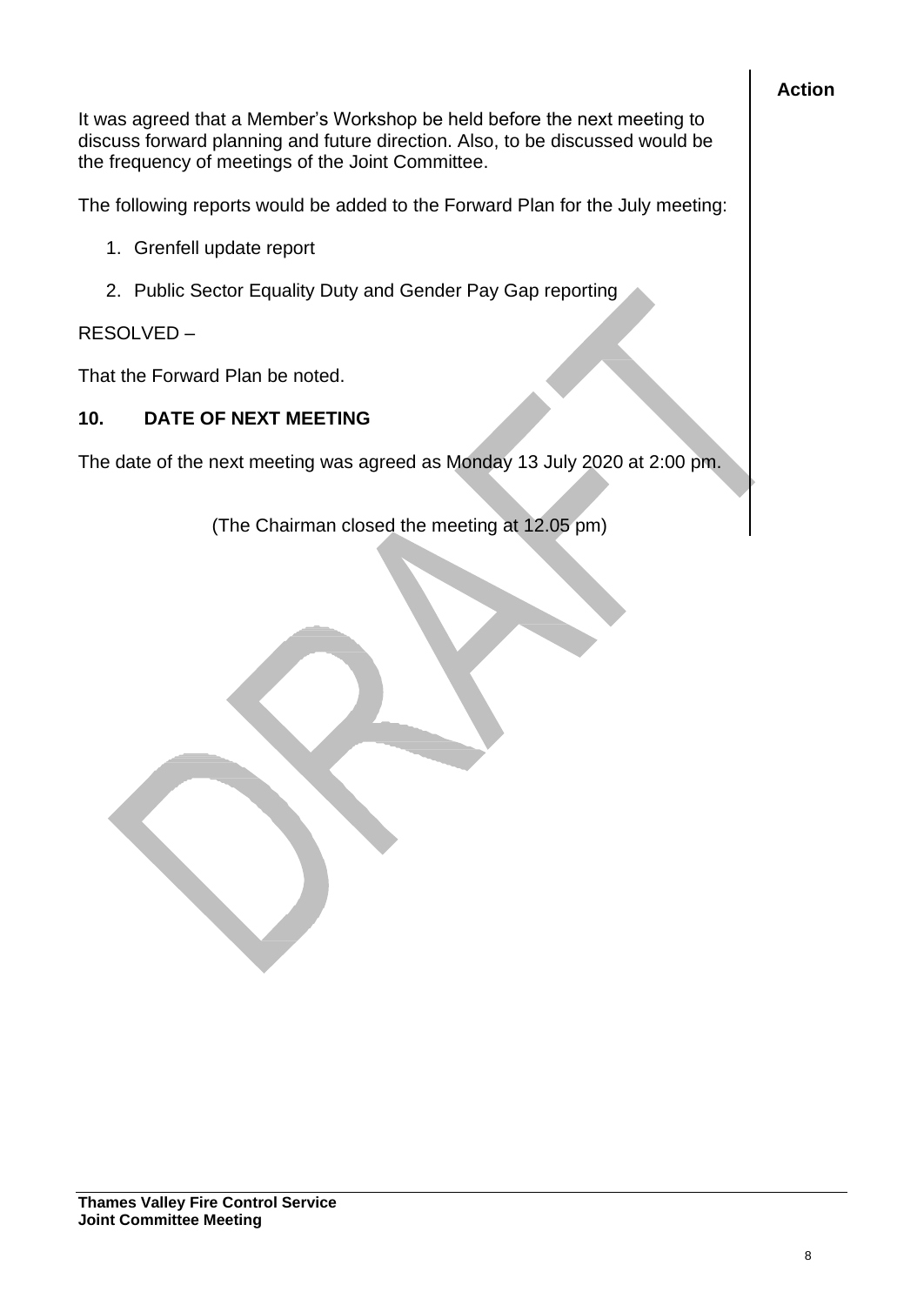# **THAMES VALLEY FIRE CONTROL SERVICE**



| <b>SUBJECT</b>            | <b>ANNUAL REPORT 2019/20</b>       |
|---------------------------|------------------------------------|
| <b>PRESENTED TO:</b>      | <b>TVFCS JOINT COMMITTEE</b>       |
| <b>DATE OF MEETING</b>    | 15TH JULY 2020                     |
| <b>LEAD OFFICER</b>       | <b>AREA COMMANDER DAVID NORRIS</b> |
| <b>EXEMPT INFORMATION</b> | <b>NOT APPLICABLE</b>              |
| <b>ACTION</b>             | <b>TO NOTE</b>                     |

### **1. EXECUTIVE SUMMARY**

1.1 To provide a summary of progress made by TVFCS during the year 2019/20.

### **2. RECOMMENDATION**

2.1 That the Joint Committee **NOTE** the annual report

### **REPORT**

- 3.1 An annual report is produced each year by the Chairman of the TVFCS Joint Committee.
- 3.2 This report provides a high-level summary of the progress made against plans, the performance of TVFCS against agreed measures, an overview of staffing changes and a summary of the financial position at year end. Finally, it will provide a look forward to 2020-21 and the key areas of work required to continue making improvements to TVFCS on behalf of the three FRSs.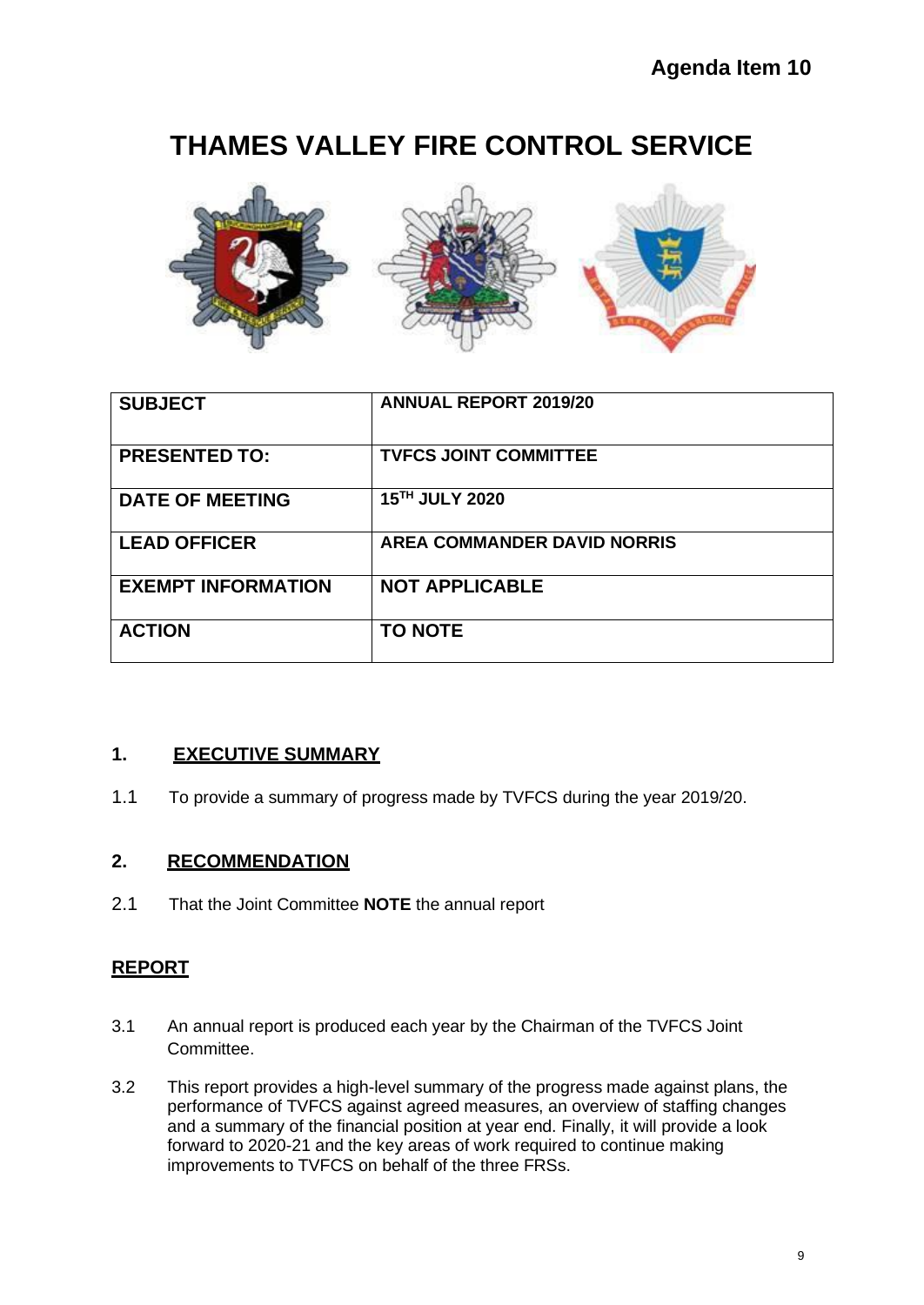3.3 TVFCS went live in April 2015, handles calls and mobilises resources for the three Thames Valley Fire and Rescue Services, and this year celebrates its 5-year anniversary.

#### **4. TVFCS PERFORMANCE**

- 4.1 The TVFCS Joint Committee identified that the previously agreed performance measures for TVFCS required a review, to provide relevant and current performance information to Members. A series of Member workshops took place and a proposal for a new suite of performance measures was agreed at the September 2019 meeting of the Joint Committee. The performance of TVFCS from April 2020 onwards will be reported against these new measures.
- 4.2 TVFCS has performed well against the existing measure for how quickly calls are answered during the year, with the target met in every month and comfortably exceeded on the majority of occasions.
- 4.3 Levels of performance against the 'time to mobilise' measures have remained below the target during the year, but following the introduction of new technology in September 2019, which enabled Control staff to locate 999 callers using mobile telephones via the Command & Control system, and an increased focus on call handling technique from the TVFCS management team, a steady increase in performance has been reported.
- 4.4 Call challenging for Automatic Fire Alarms has been shown to have an impact on call handling times. Call challenging is an integral part of the response process for both OFRS and RBFRS and offers significant benefits by reducing the number of emergency vehicle movements. This preserves resources for more urgent incidents, improving the overall response standard, reducing costs and reducing the road risk posed by 'blue light' response.
- 4.5 Sickness levels have been consistent with the normal expected levels of seasonal absence. Some spikes in overall sickness levels have occurred as a result of long term absences for individual staff members who have suffered more serious health issues. The COVID 19 pandemic has had a minor impact on sickness levels in the final quarter of the year.
- 4.6 The overall performance of TVFCS has improved slightly against all measures in 2019/20 in comparison with 2018/19. The overall demand on the service has also increased by a small amount compared with the previous year.
- 4.7 An overview of performance is included as **Appendix A**

#### **5 Staffing Position**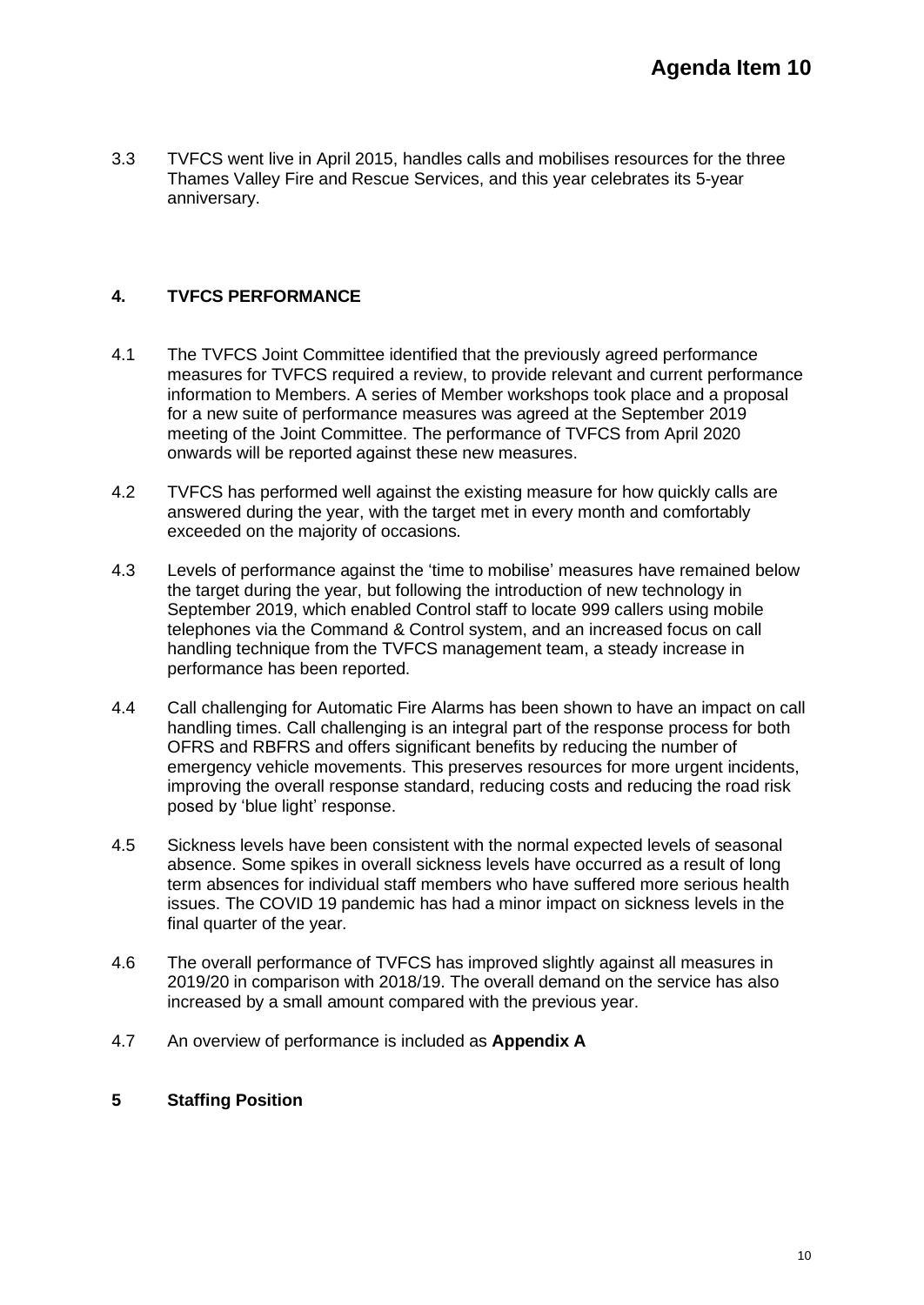- 5.1 Staff turnover rates have further reduced during the year, with only two staff leaving employment with TVFCS compared with seven during 2017/18 and four during 2018/19. Of these, one was a member of staff retiring after thirty years' service.
- 5.2 It has continued to be possible to fill all internal vacancies at both Supervisory and Middle Management roles with internal candidates, demonstrating the progress that has been made in terms of staff development and succession planning.
- 5.3 A number of staff have been absent during the year as a result of maternity. The increased capacity within the management team has allowed better planning for covering maternity and it has been possible to recruit staff on fixed term contracts to cover these short term vacancies.

#### **6 YEAR END FINANCIAL POSITION**

6.1 The budget for TVFCS is set at the December meeting of the Joint Committee each year. The budget for TVFCS for 2019/20 was £2,263,438. At year end, the actual expenditure was £2,230,051 giving an underspend of £ 33,387. The principal causes of the underspend were staff leaving employment during the year and maternity leave leading to lower than budgeted expenditure on employment costs.

#### **7 NOTABLE ACTIVITY**

- 7.1 In September 2019, TVFCS began using the BT Advanced Mobile Location system for 999 callers using mobile phones, this has greatly improved the ease with which incidents reported using mobile telephones are located.
- 7.2 TVFCS staff have worked alongside colleagues from the RBFRS Resourcing & Development team to introduce a new framework for staff development across all roles. The Development and Assessment Pathways (DAPS) is now being rolled out to TVFCS staff to replace the NVQ system previously used.
- 7.3 TVFCS was involved in the BFRS HMICFRS inspection, with the results published in December 2019. There were no areas for improvement relating to TVFCS specified in the report. In relation to TVFCS, the report identified that "The training for Control staff is well managed and mobilisation is generally good"
- 7.4 The TVFC Senior Responsible Owners have led a series of staff workshops to identify potential ways in which the service can be developed and improved as it moves into its second five years of operation. The opportunities identified by this process will be explored with members of coming months.
- 7.5 TVFCS is now represented fully in the national forums relevant to Fire & Rescue Service control rooms, both at the tactical and strategic levels. This allows TVFCS to have early sight of the issues arising which will affect Control room services and to be fully involved in developing solutions to those issues.
- 7.6 A significant amount of work has taken place in the final months of the year as a result of the global COVID 19 pandemic. Plans have been reviewed, redrawn and implemented to address the crisis. Although TVFCS has been impacted by absence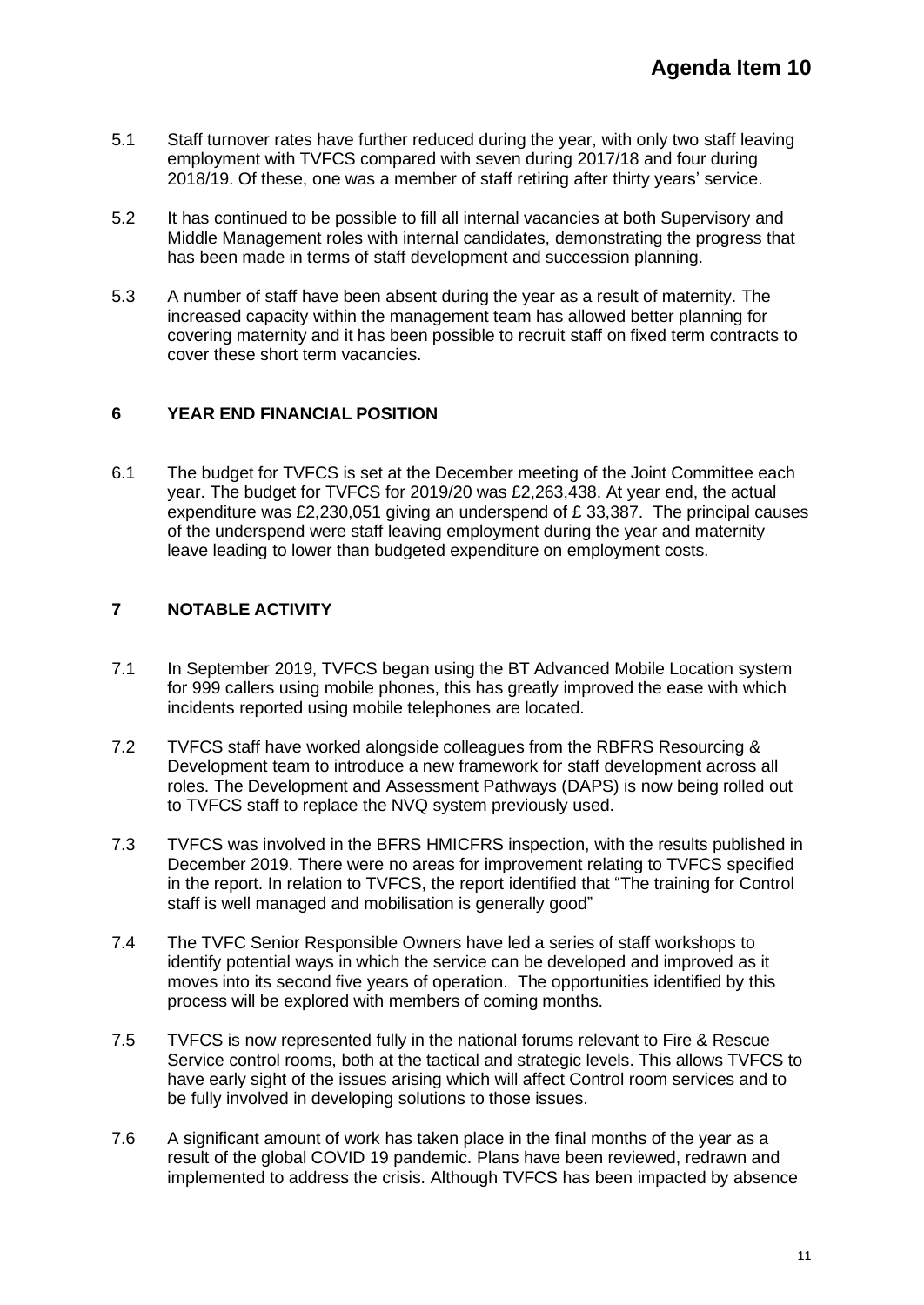related to COVID 19, it has been possible to maintain crewing levels and continue to provide the Service without interruption or degradation.

7.7 TVFCS have been involved in a number of incidents which have demonstrated the effectiveness of the service. Most notably this includes an incident in Olney, Buckinghamshire which occurred in December 2019, where the Fire Survival Guidance given to a family trapped in their home by Fire undoubtedly contributed to a positive outcome with no loss of life.

#### **8. LOOKING FORWARD**

- 8.1 TVFCS and the Joint Committee will be considering the options available relating to the extension of the current contract for the Vision command and control system.
- 8.2 TVFCS will consider the adoption of new technologies over the coming months. This will include the Multi Agency Incident Transfer system (MAIT), which will improve the speed and accuracy with which incident information is transferred between Control rooms and address some of the issues identified in the Grenfell Tower enquiry.
- 8.3 Following Staffordshire & West Midlands Fire Control's upgrade to their Command & Control system, fall back arrangements will be upgraded to provide an improved technological solution.
- 8.4 We continue to be involved with the Fire & Rescue Services as they continue their business changes and strategic planning processes.
- 8.5 Work will continue with staff groups, Senior officers and members to identify suitable changes which can be made to the TVFCS environment to further enhance the service.

#### **9. CONCLUSION**

- 9.1 The year has seen TVFCS consolidate its position further and begin to lay the foundations for the next five years.
- 9.2 New, performance enhancing technology has been adopted and preparations are underway to take further technical upgrades which will allow the introduction of new innovative solutions to further enhance the service.
- 9.3 Work has taken place with staff groups to consider how the branding and identity of the Control room service can be enhanced and how changes can be made to the physical environment to enhance the service provided along with the health and wellbeing of staff.
- 9.4 The resilience of the Control room and its staffing arrangements have been demonstrated through the robust response to the challenges posed by COVID 19.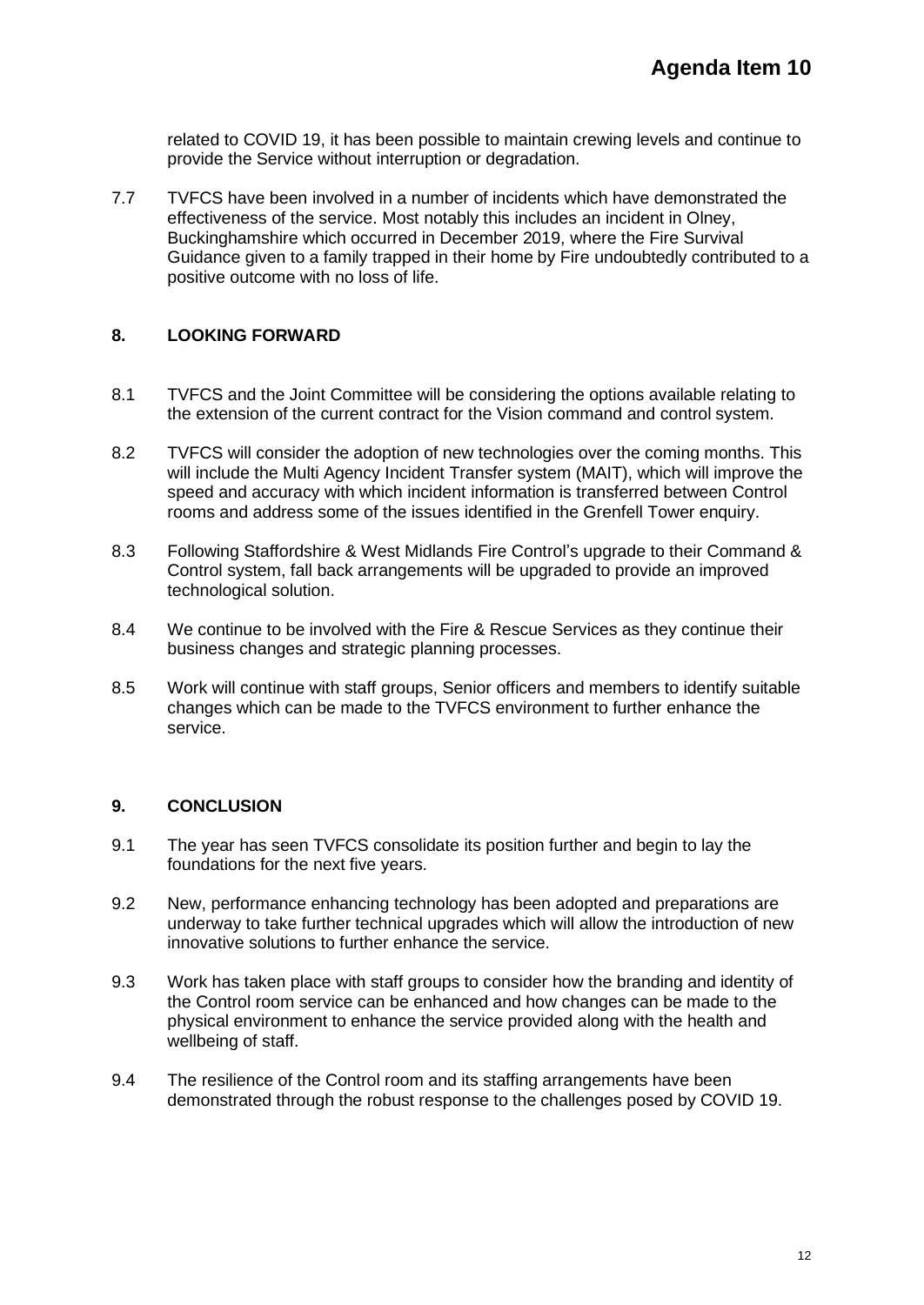# **10. FINANCIAL IMPLICATIONS**

a. None

# **11. LEGAL IMPLICATIONS**

a. None

## **7. EQUALITY AND DIVERSITY IMPLICATIONS**

7.1 N/A

## **8. RISK IMPLICATIONS**

8.1 Not applicable

## **10. PRINCIPAL CONSULTATION**

10.1 Not applicable

# **11. BACKGROUND PAPERS**

11.1 None

### **12. APPENDICES**

12.1 Appendix A: TVFCS Performance 2019/20

# **13. CONTACT DETAILS**

13.1 Group Manager Simon Harris – TVFCS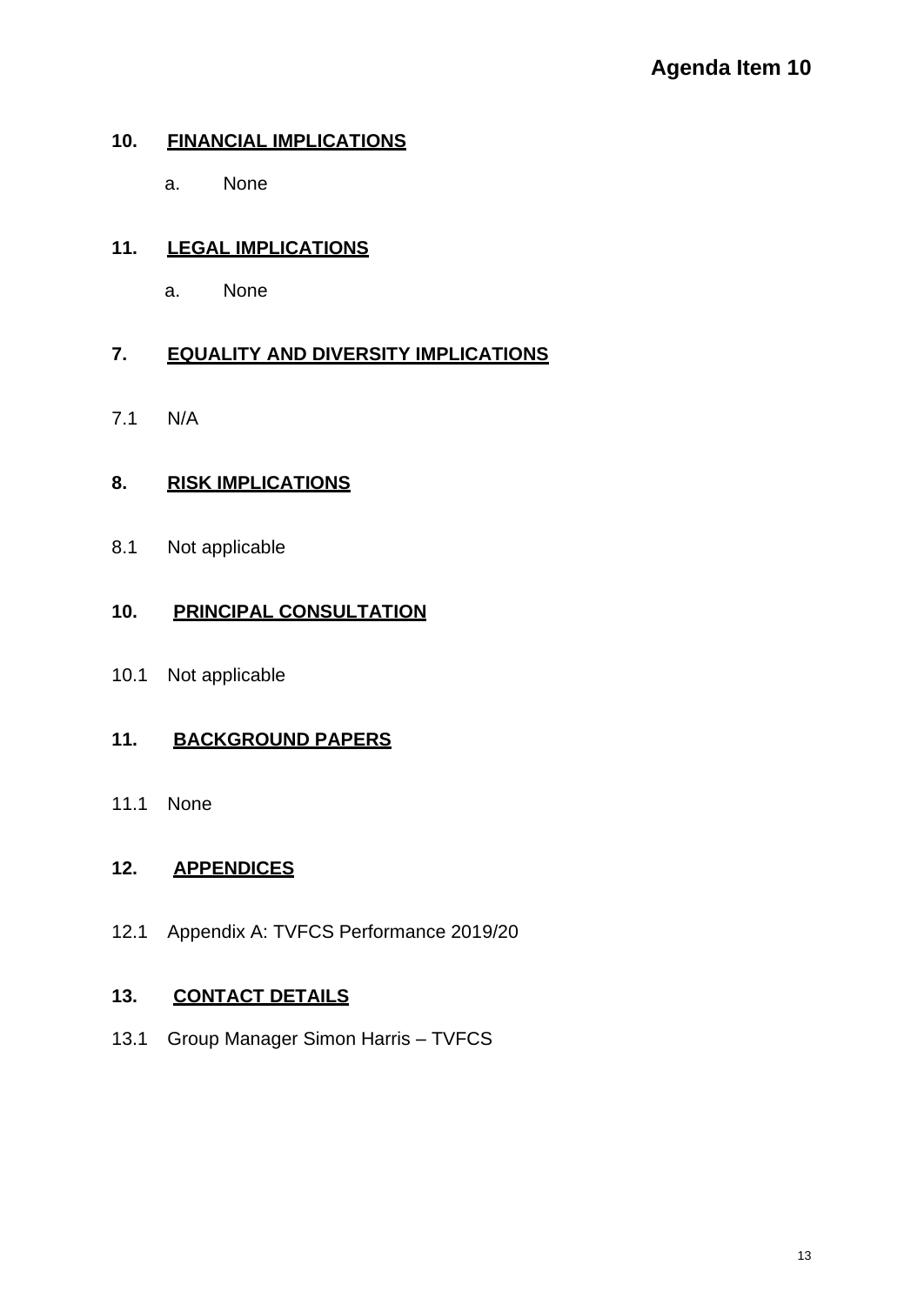# **Appendix A – Thames Valley Fire Control Service Performance 2018/19**

| <b>Metric</b>                                        | <b>Target</b> | 2019/20                | 2018/19                |
|------------------------------------------------------|---------------|------------------------|------------------------|
|                                                      |               | <b>Performance (12</b> | Performance (12        |
|                                                      |               | <b>Months average)</b> | <b>Months average)</b> |
| Admin calls answered within 15<br>seconds            | N/A           | 82.68%                 | 81.81%                 |
| <b>Emergency calls answered within</b><br>5 seconds  | 92%           | 95.76%                 | 94.35%                 |
| <b>Emergency calls answered within</b><br>10 seconds | 97%           | 97.98%                 | 97.34%                 |
| <b>Mobilisations within 60 seconds</b>               | 60%           | 49.86%                 | 47.17%                 |
| <b>Mobilisations within 90 seconds</b>               | 80%           | 74.09%                 | 72.31%                 |
| <b>Mobilisations within 120 seconds</b>              | 95%           | 85.07%                 | 83.86%                 |
| No of times Emergency fall-back<br>instigated        | N/A           | 0                      | $\mathbf{0}$           |
| Average shifts sick per FTE                          | N/A           | 0.73                   | 1.13                   |
| <b>Number of mobilisations</b>                       | N/A           | 1853                   | 1805                   |
| <b>Total Emergency calls answered</b>                | N/A           | 3063                   | 2952                   |
| <b>Total Admin calls answered</b>                    | N/A           | 7410                   | 6627                   |

| Key          |                                                  |
|--------------|--------------------------------------------------|
| <b>Red</b>   | Target missed by more than 10%                   |
| <b>Amber</b> | Target missed by 10% or less                     |
| <b>Green</b> | Target met or exceeded by less than 10%          |
| <b>Blue</b>  | Target exceeded by 10% or more                   |
| <b>Grey</b>  | Data accuracy issues make judgement not possible |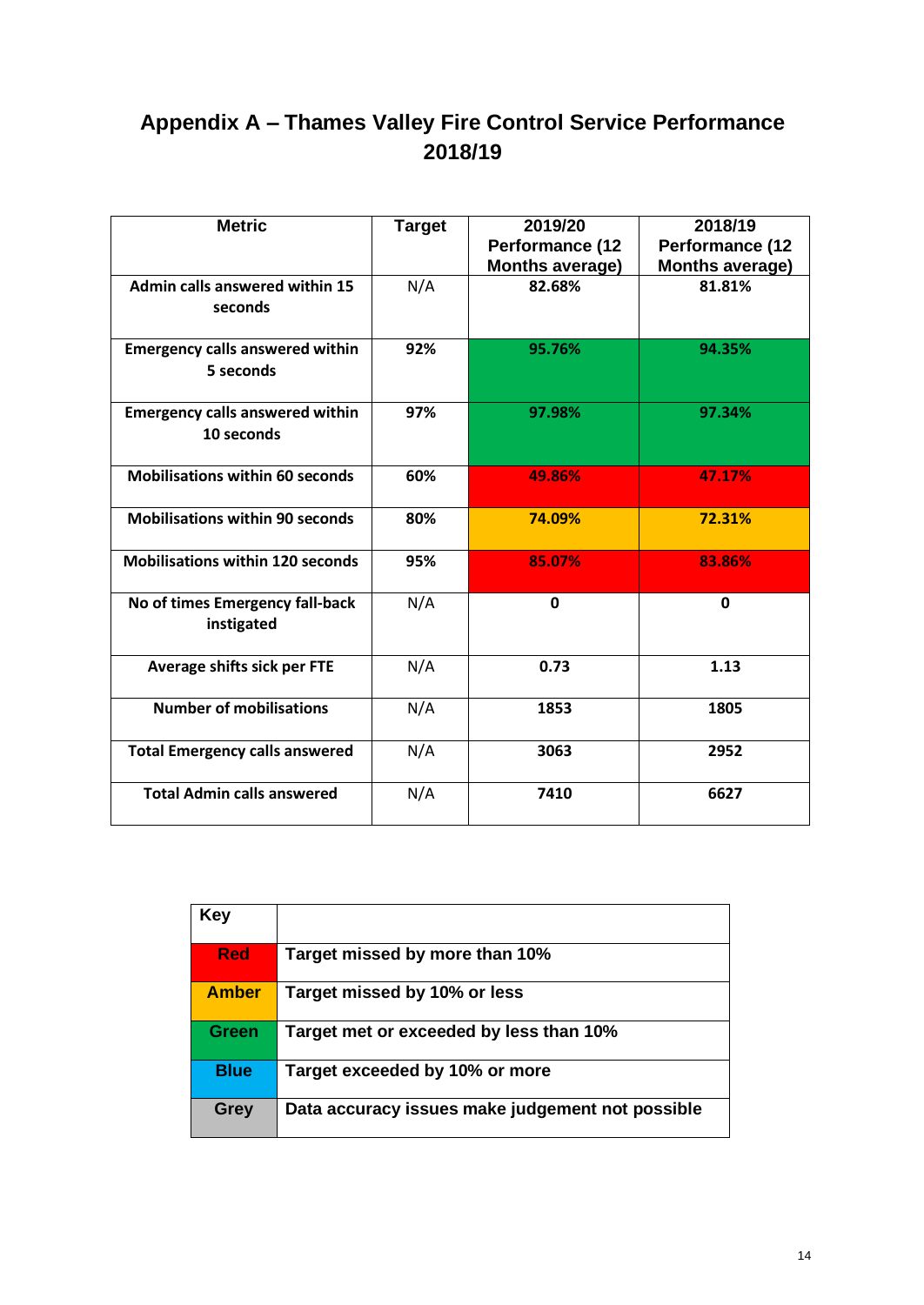# **Thames Valley Fire Control Service**



**Joint Committee Performance Report (Quarter 4 2019/20)**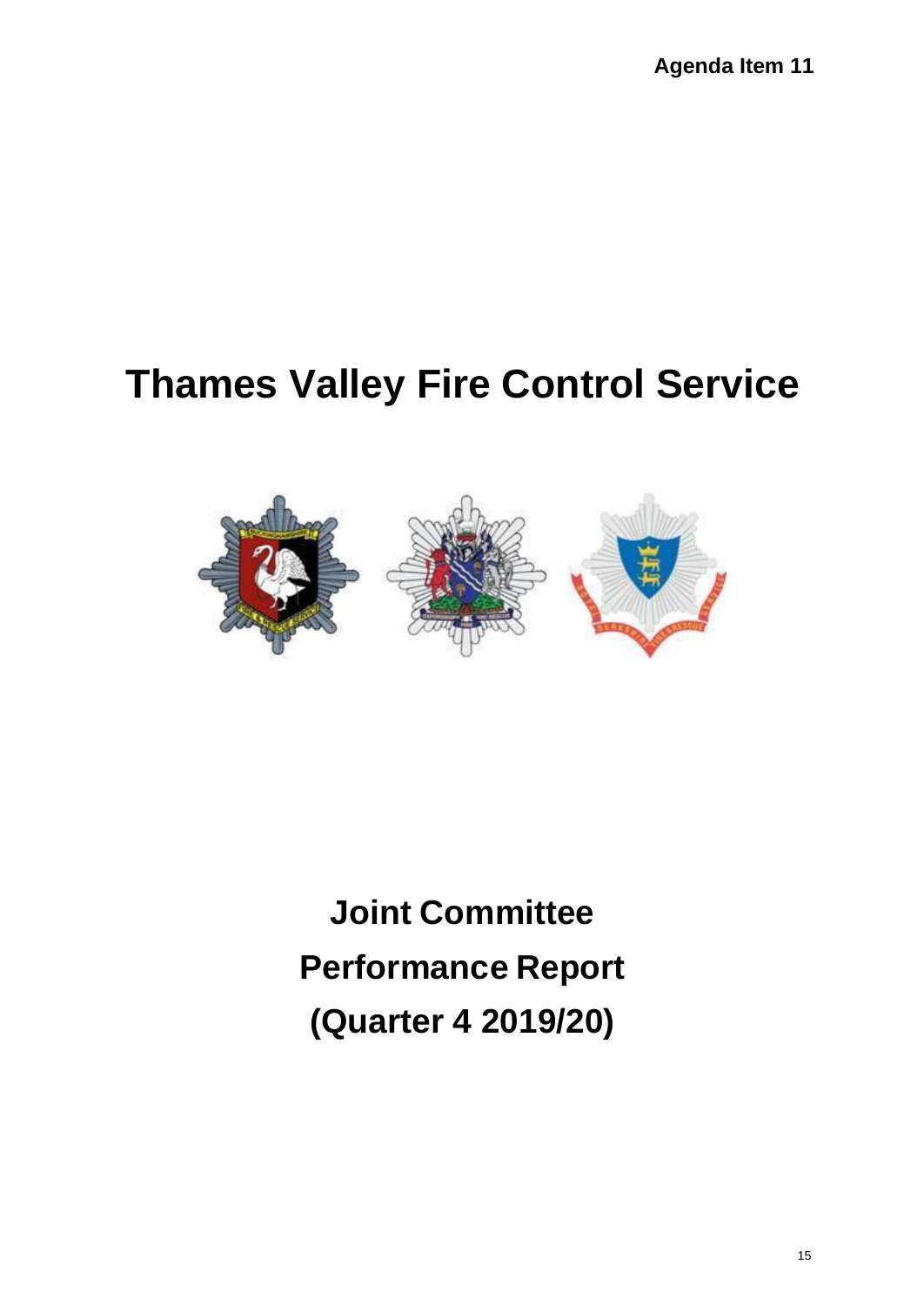# **Contents**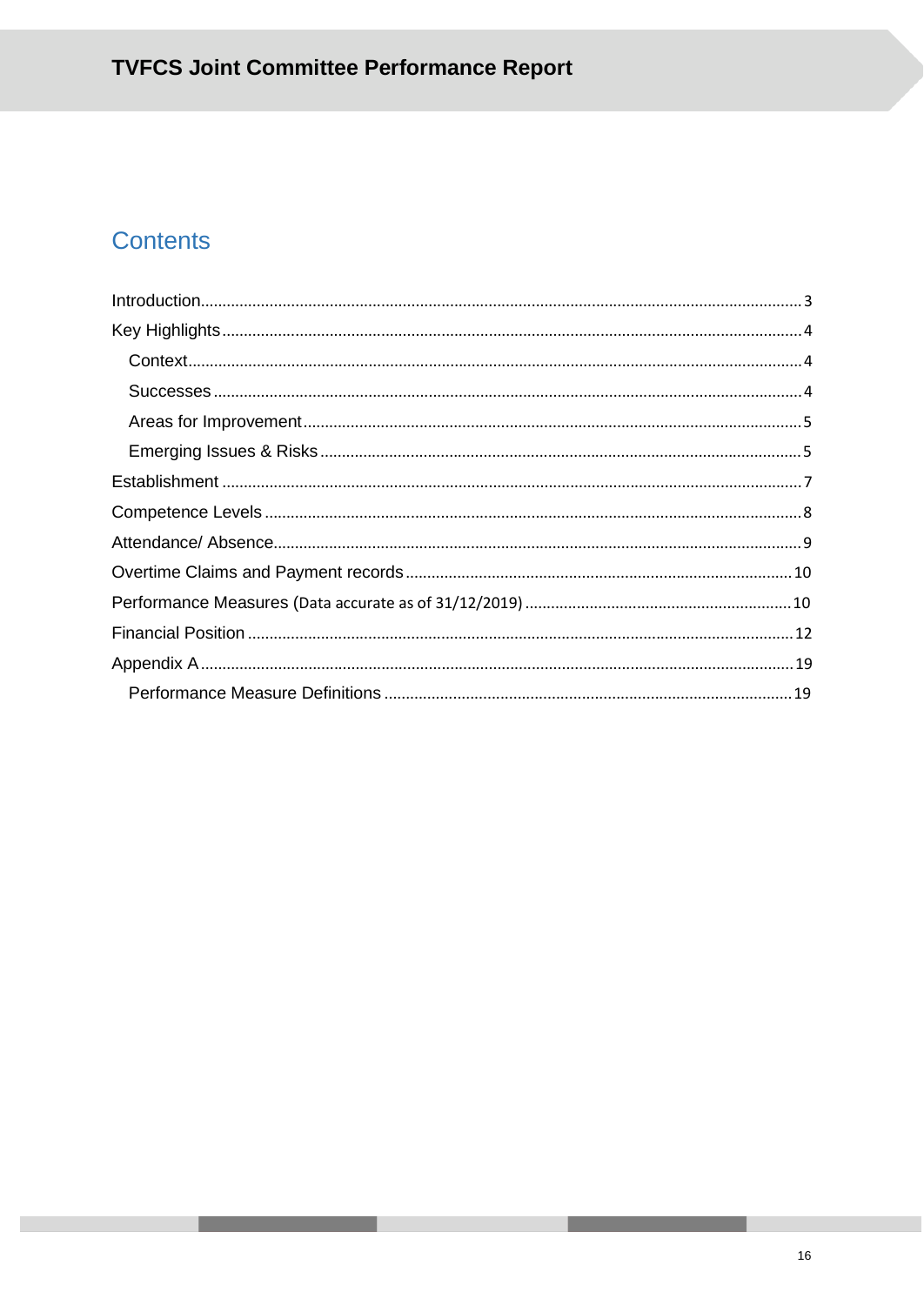# **Introduction**

The Thames Valley Fire Control Service (TVFCS) performance report presents information on the performance of the joint control room. This is to provide structure and governance that enables TVFCS to measure, monitor and manage outputs and outcomes in a timely manner, allowing us to respond and make informed decisions to ensure that our statutory and partnership obligations are successfully delivered.

The aim of this report is to share how TVFCS has performed over the previous three months, offer explanation, analysis and mitigation for target outcomes, and to suggest positive means of carrying effective performance into the future.

#### **Key to Icons and Colours**



Target exceeded by more than 10% Target met or exceeded by up to 10% Target missed by up to 10% Target missed by more than 10% NA or data accuracy issues affect confidence in reporting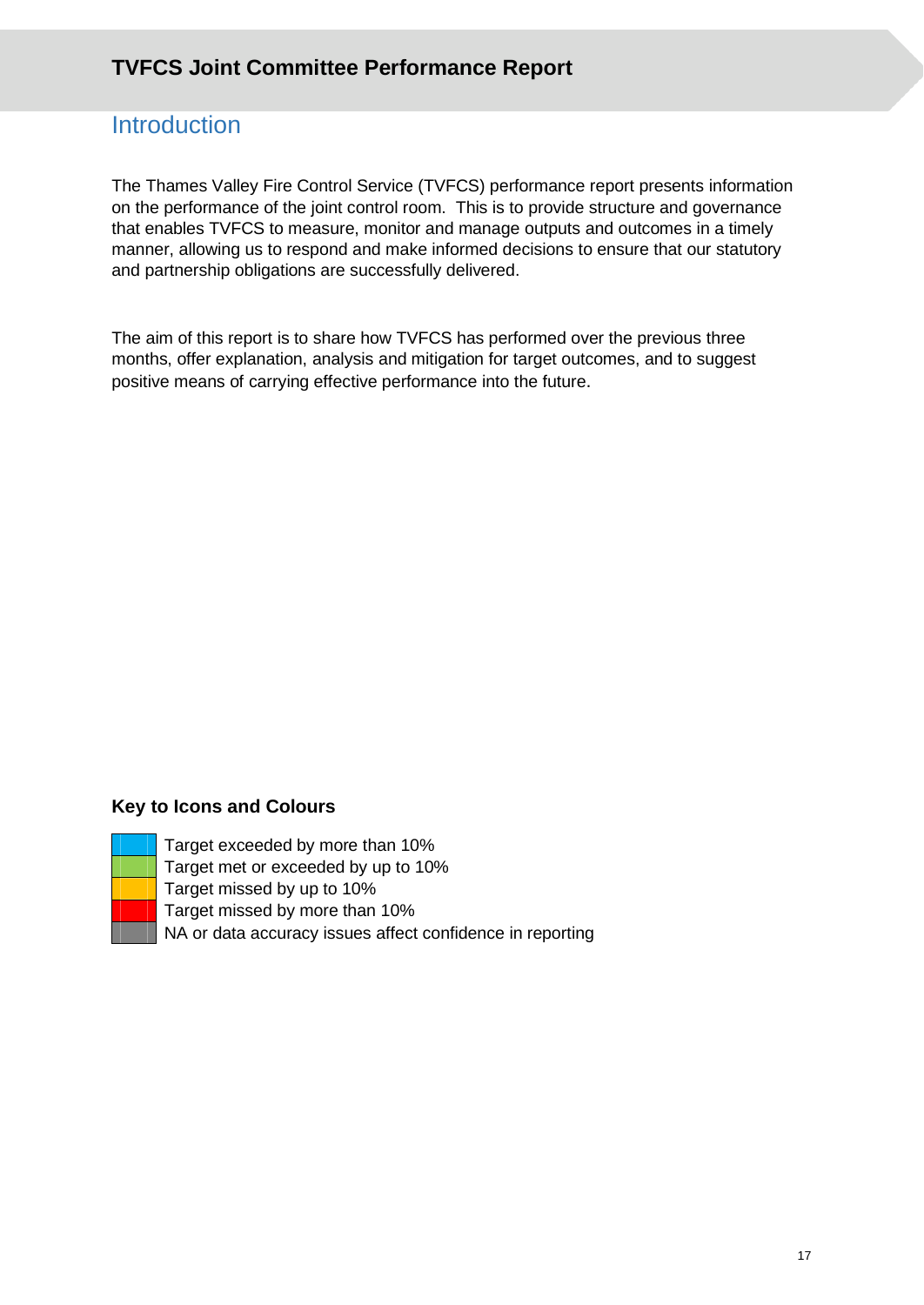# Key Highlights

# **Context**

During Quarter 4 2019/20 TVFCS handled 7934 emergency calls which lead to 4678 mobilisations. In comparison with the equivalent period in 2018/19, this represents a 5% increase in the number of calls received, but a decrease in consequential mobilisations of 4.3%. This was caused by the weather conditions which affected the Thames Valley Area during the first 3 months of 2020. Overall, demand is in line with expectation based on normal seasonal variations.

During February and March 2020, the Thames Valley area was affected by Storms Brendan, Ciara and Dennis in relatively quick succession. Whilst none of these storms in isolation created a level of demand which stretched the capacity of TVFCS, the cumulative effect of the rainfall experienced caused significant flooding on the regions road network. This created a sustained heightened demand for TVFCS. Calls relating to flooding incidents on highways require extended questioning of callers to identify whether the Fire & Rescue Service is the most appropriate agency to provide assistance, or whether the call should be passed to the Police or Local Authority highways department for action. This in turn leads to extended call handling times, which has had a consequential impact on the associated performance measures for the time taken to mobilise resources. This extended questioning is also the primary causal factor for the increase in calls and reduction in mobilisations mentioned above, as a significant number of calls received by TVFCS via the 999 system were passed on to other agencies for action, with no mobilisation of FRS resources.

### **Successes**

TVFCS continue to exceed the target for how quickly calls are answered once they have been routed into the Control room. A considerable amount of effort has been made by the TVFCS Management team and, in particular, the TVFCS Station Manager in maintaining the levels of staffing required to perform strongly against this measure.

Although performance against the measure for the amount of time taken to mobilise after a call has been answered remains below target, performance has consistently improved during the course of the year. The factors mentioned elsewhere in this report had some negative impact in both February in March, but performance across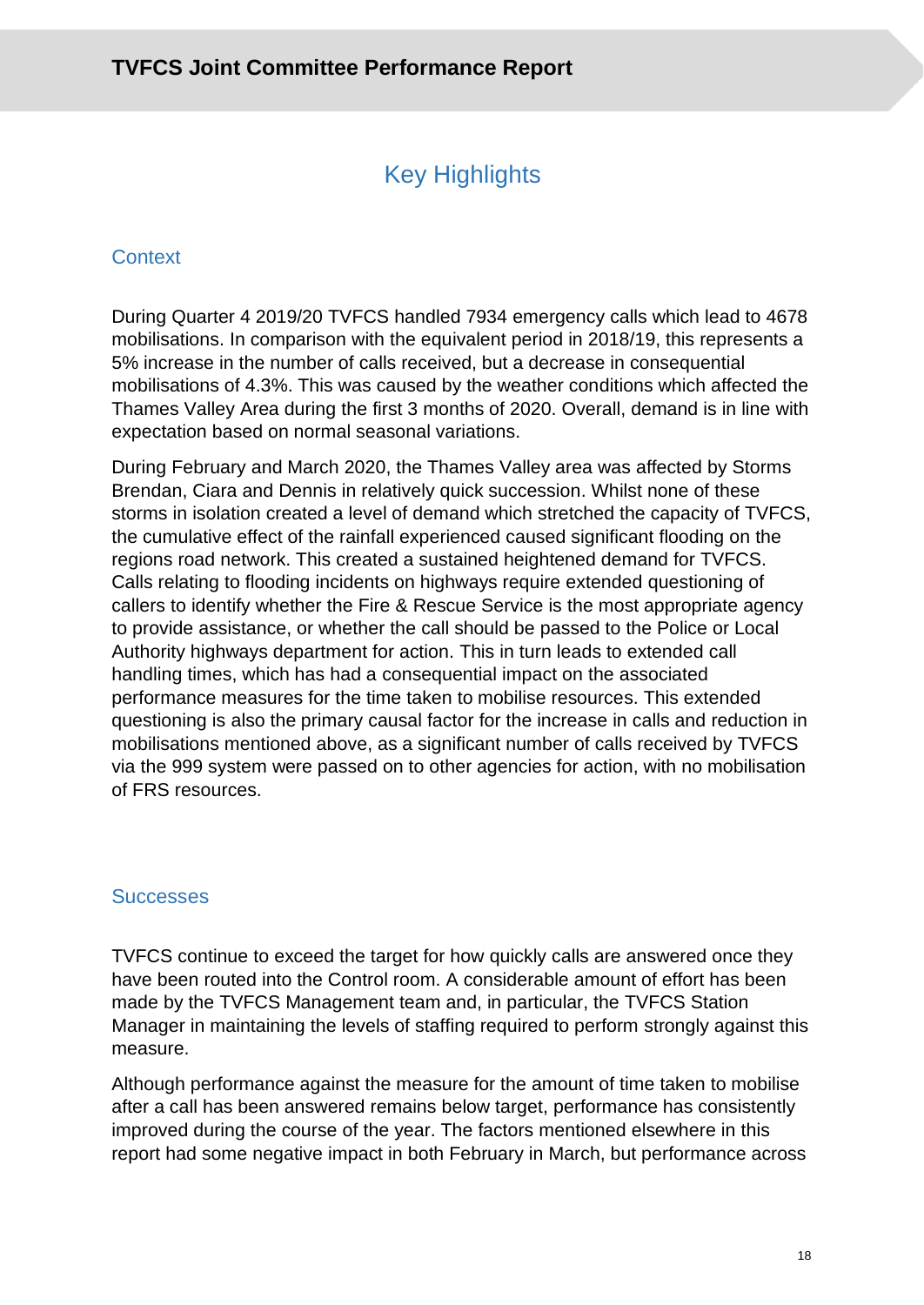the whole quarter still shows an improvement of 3%, in the number of occasions where mobilisation takes place within 90 seconds of the call being answered, when compared with the equivalent period in 2018/19.

### Areas for Improvement

Although the percentage of mobilisations which take place within 90 seconds of the call being answered continues to show sustained improvement, further efforts are being made in order to sustain this improvement through the identification and sharing of good practice and the adoption of new technology. Due to the restrictions placed on the workforce by the national response to COVID 19, it has not been possible to progress some pieces of work in line with original timescales. As restrictions are loosened, key work, in particular technical upgrades, will be rescheduled for implementation.

Work related to the focus groups hosted by the TVFCS Senior responsible owners in December, which identified potential ways in which the Service TVFCS provides could be enhanced, has been temporarily postponed as the FRS focuses on its response to COVID 19. It is hoped that it will be possible to resume some of this activity as restrictions are eased.

# Emerging Issues & Risks

TVFCS activity towards the end of the quarter and in the early parts of Q1 2020/2021 has been dominated by the need to respond to the arising threat posed by the COVID 19 pandemic.

In early late February and early March, the TVFCS business continuity plans were reviewed in response to the developing COVID 19 situation in Italy. A number of measures were put in place as a result of this review to protect TVFCS and to ensure continuity of Service provision during the outbreak.

TVFCS planning for COVID 19 was focused in three areas. Firstly, the need to minimise the risk of infection within the workplace for TVFCS staff, secondly, to make arrangements which maximised the availability of existing TVFCS to crew the Control room and to bolster those staff numbers where possible and, thirdly, to determine what elements of the service could still be provided in the event that the large numbers of staff were absent as a result of COVID 19.

A number of actions were taken to prevent staff infection, including the 'Lockdown' of the Control room areas at both the primary and secondary Control room locations. The restriction of movement of staff into the areas adjacent to TVFCS in the RBFRS headquarters building, removing access to kitchen, shower and toilet facilities in that area for all but Control room staff. Furthermore, enhanced cleaning regimes were put in place along with additional facilities for hand and personal sanitation and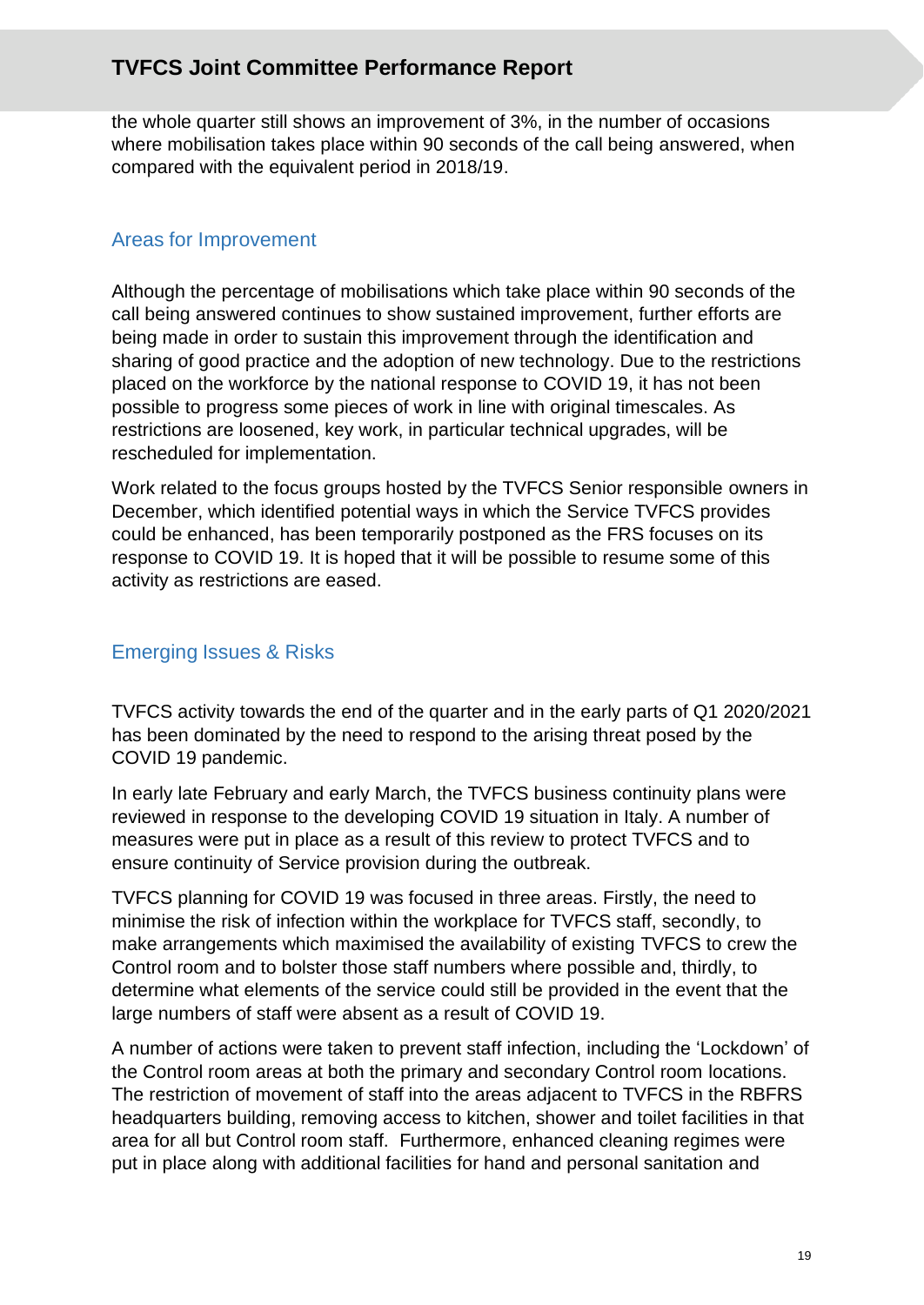working arrangements have been altered wherever possible to allow staff to maintain social distancing within the workplace.

Measures have been taken, following consultation with and agreement from staff representative bodies, to maximise the availability of Control room staff and to identify and train former Control room staff to provide a limited 'bank' facility in addition to the normal resilience arrangements in the event that high staff absence levels were experienced.

From the middle of March and throughout April, TVFCS recorded a number of staff absences related to COVID 19. These were caused by either staff themselves or a member of their household developing symptoms. In addition, a small number of staff were identified as having a high clinical risk of complications from COVID 19 due to pre-existing health conditions which necessitated 'shielding' from the virus. Staff who are 'shielded' are working remotely, but unable to carry out their normal Control room duties.

Of the staff that developed potential symptoms of COVID 19, only one was able to access testing at the point that they became symptomatic and received a negative test result. Once reliable antibody testing becomes available, the TVFCS management team will explore the capability to test all eligible members of TVFCS staff.

| Reason for workplace absence | Number of<br>staff<br>affected | Total<br>working<br>days lost |
|------------------------------|--------------------------------|-------------------------------|
| Self-Isolation               | 4                              | 19                            |
| <b>Household Isolation</b>   | 6                              | 24                            |
| Shielding                    | 3                              | 84                            |
| Total                        | 13                             | 127                           |

The table below shows the level of COVID 19 related absence within TVFCS from 1st March 2020 to May 31<sup>st</sup> 2020.

Despite these staff absences, the measures put in place as described above proved effective in maintaining staffing at or above the agreed minimum levels.

As part of the FRS overall response to COVID 19, additional questioning of callers was introduced to identify premises where COVID 19 symptoms were present. This had the effect of slightly extending call handling times from the middle of March.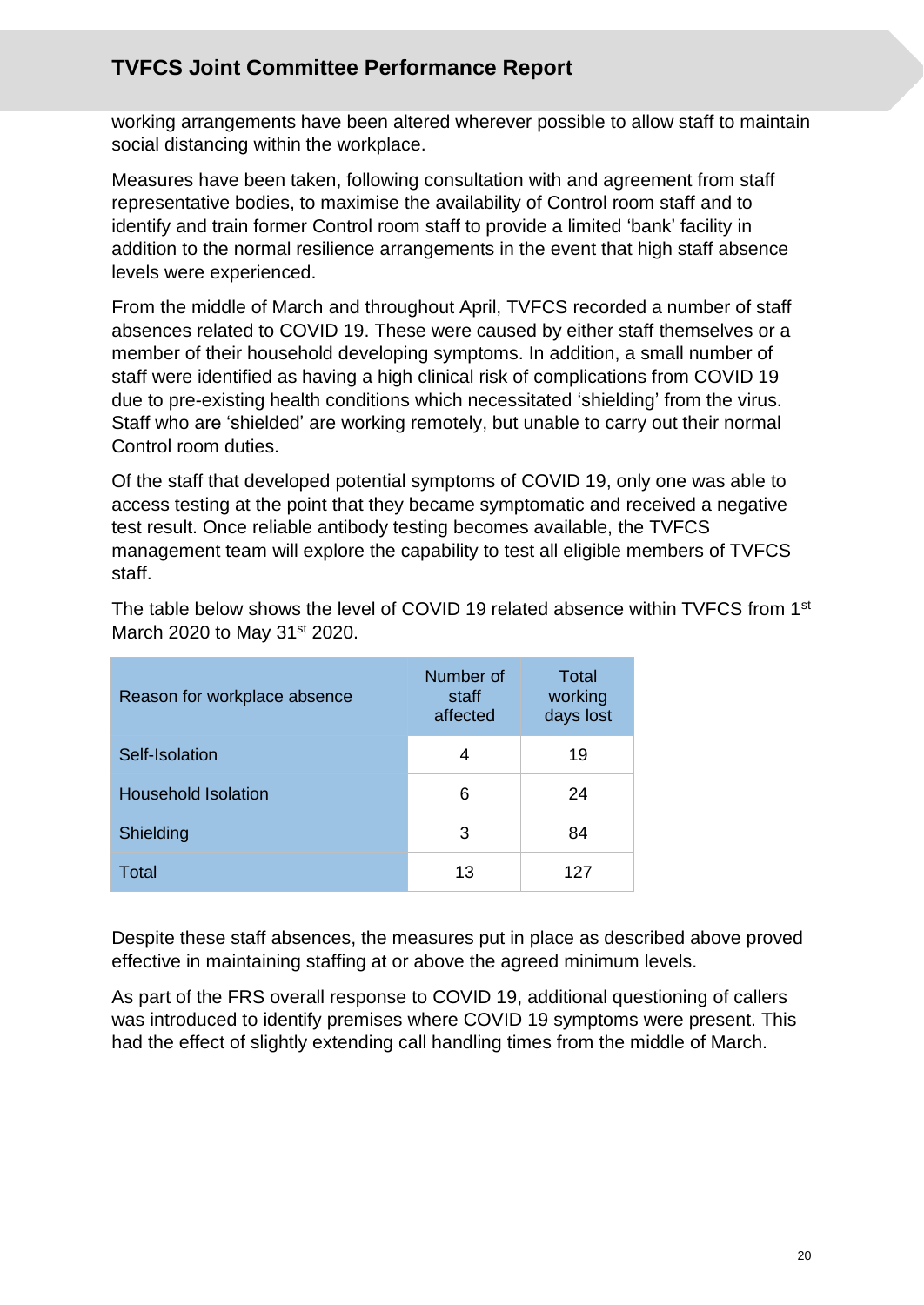# **Establishment**

The authorised establishment and current staffing position are shown below. It details the number if people in their substantive posts and those in temporary positions.

| <b>Role</b>                     | <b>Authorised</b><br><b>Establishment</b> | <b>Staff in substantive</b><br><b>Posts and FTE</b> | <b>Staff in temporary</b><br><b>Posts and FTE</b> | <b>Vacancies</b> |
|---------------------------------|-------------------------------------------|-----------------------------------------------------|---------------------------------------------------|------------------|
| <b>Group Manager</b>            |                                           | $1-1$ FTE                                           | $0 - 0$ FTE                                       | $\mathbf 0$      |
| <b>Control Manager</b>          | 1                                         | $1-1$ FTE                                           | $0 - 0$ FTE                                       | $\mathbf 0$      |
| <b>Control Training Manager</b> |                                           | $1 - 1$ FTE                                         | $0 - 0$ FTE                                       | $\mathbf 0$      |
| Watch Manager                   | 4                                         | $4 - 4$ FTE                                         | $1 - 1$ FTE                                       | $-1$             |
| <b>Crew Manager</b>             | 12                                        | $10 - 9.75$ FTE                                     | $1 - 1$ FTE                                       | 1.25             |
| <b>Fire Fighter</b>             | 20                                        | 22 - 20.45 FTE                                      | $0 - 0$ FTE                                       | $-0.45$          |
| Non Uniformed                   |                                           | $1 - 1$ FTE                                         | $0 - 0$ FTE                                       | $\mathbf 0$      |
| <b>TOTAL</b>                    | 40                                        | $40 - 38.20$ FTE                                    | $2 - 2$ FTE                                       | $-0.20$          |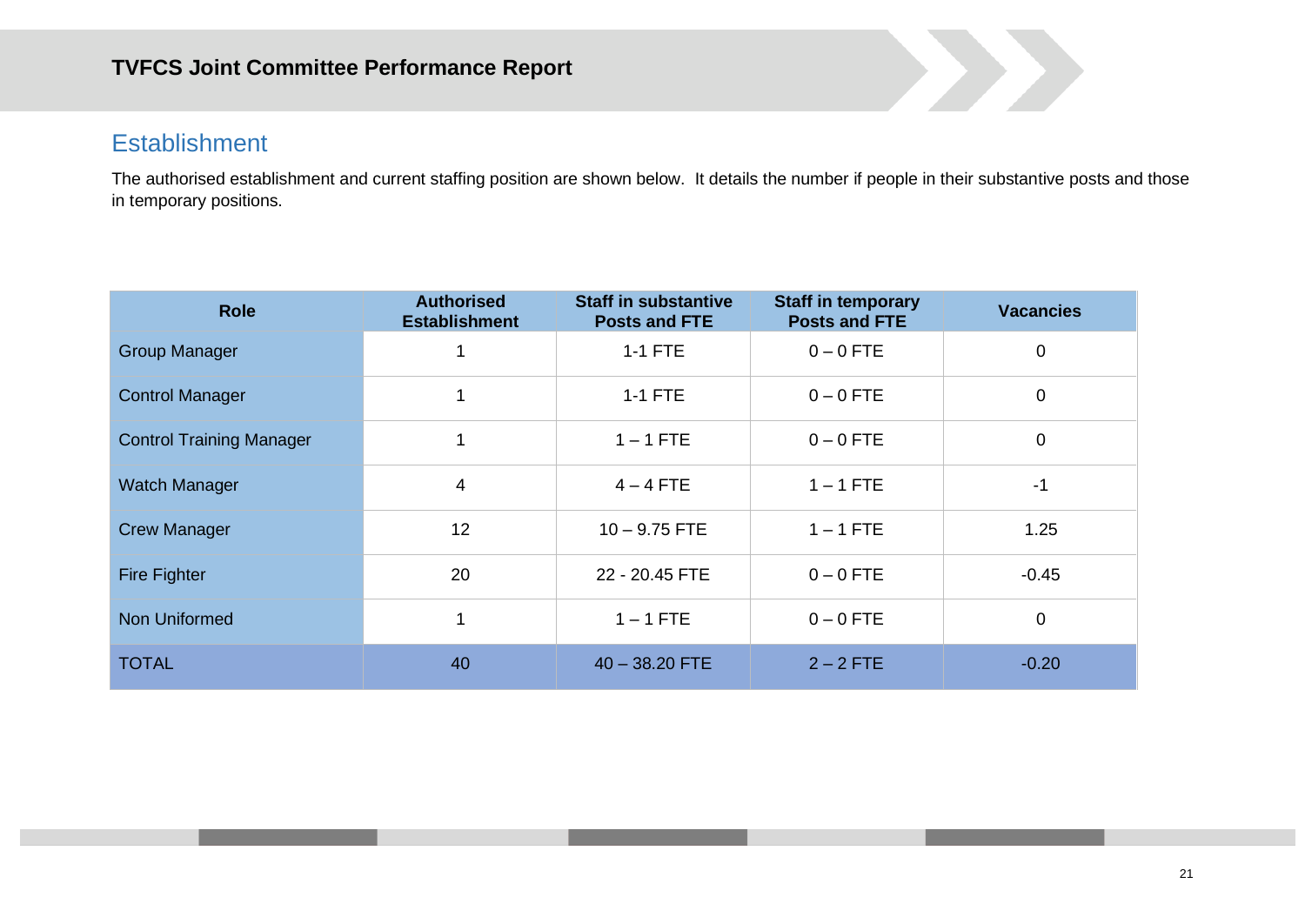# Competence Levels

| <b>Role</b>                     | <b>Current staff</b> | <b>Number Competent</b><br>in Role | <b>Number in</b><br><b>Development</b> | % of Current Staff in<br><b>Development</b> |
|---------------------------------|----------------------|------------------------------------|----------------------------------------|---------------------------------------------|
| <b>Group Manager</b>            |                      |                                    | 0                                      | 0%                                          |
| <b>Control Manager</b>          |                      |                                    | $\mathbf 0$                            | 0%                                          |
| <b>Control Training Manager</b> |                      | $\mathbf 0$                        |                                        | 100%                                        |
| <b>Watch Manager</b>            | 4                    | 4                                  | $\mathbf 0$                            | 0%                                          |
| <b>Crew Manager</b>             | 10                   | 3                                  | 7                                      | 70%                                         |
| <b>Fire Fighter</b>             | 22                   | 16                                 | 6                                      | 27%                                         |
| <b>TOTAL</b>                    | 39                   | 25                                 | 14                                     | 36%                                         |

Please note, the above figures relate to the actual numbers of staff employed, not the Full Time Equivalents used for establishment. Figures have been rounded up/down to the nearest full percentage point.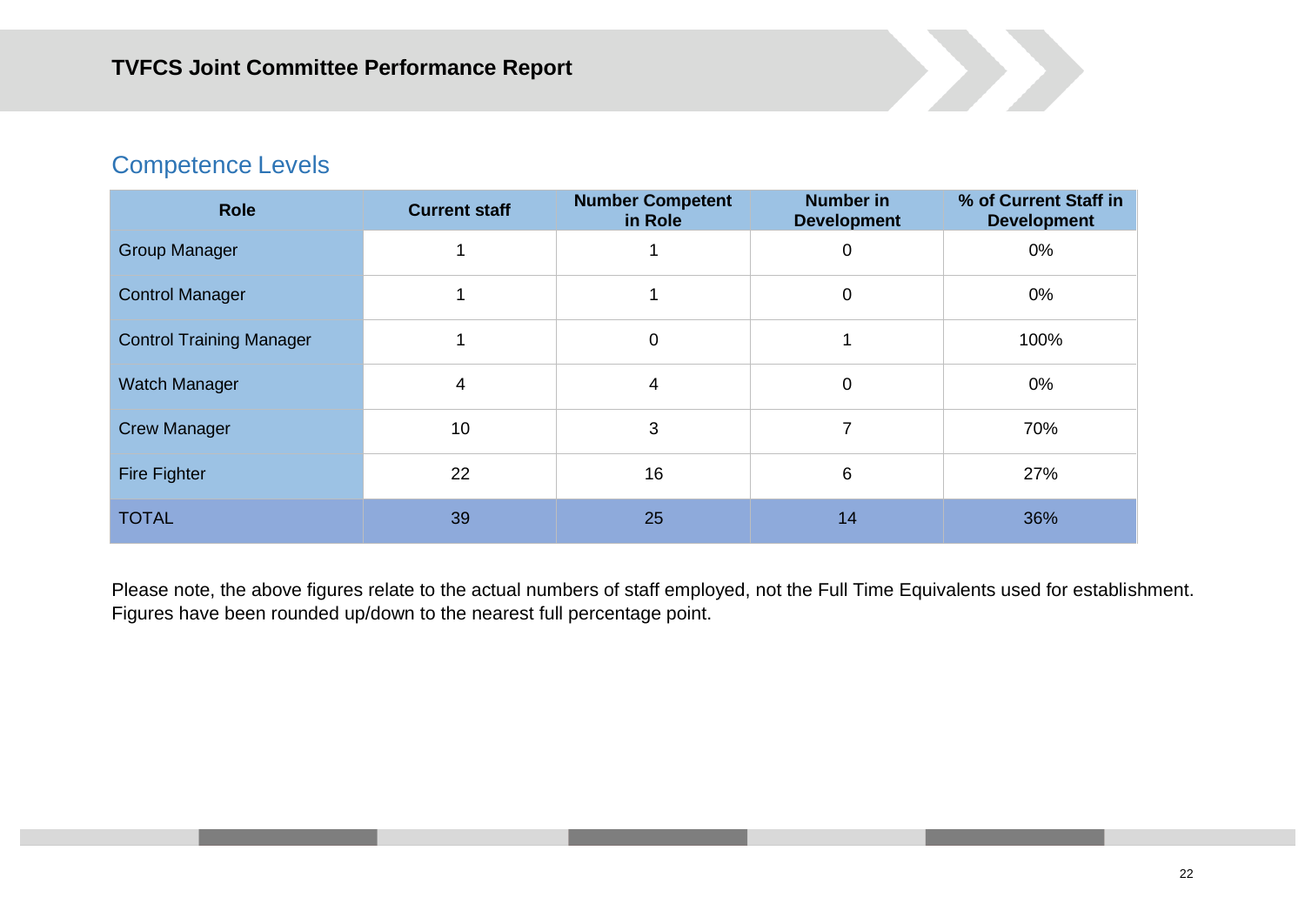# Attendance/ Absence

| Measure                             | January<br>2020 | February<br>2020 | March<br>2020 |
|-------------------------------------|-----------------|------------------|---------------|
| <b>Short-term Sickness Episodes</b> | 9               | 5                |               |
| Long-term Sickness Episodes*        |                 |                  |               |
| <b>Total Days lost to Sickness</b>  | 53              | 36               | 46            |
| Average days lost per FTE           | 1.27            | 0.88             | 1.14          |

\*long-term sickness is sickness absence of more than 28 days.

Despite the impact of COVID 19 and the long term absence mentioned above, the figures for Q4 2019/20 show an improvement against the equivalent period in 2018/19. The average number of days lost per FTE in 2019/20 was 1.10 per FTE, compared with a loss of 1.27 days per FTE in 2018/19. During January, TVFCS staff continued to be affected by a number of season illnesses. Overall absence levels were also impacted as a result of a member of staff suffering a serious health event on January 1<sup>st</sup> that will keep them out of the workplace for a prolonged period of time. Sickness levels began to improve in February, but declined in March. Of the sickness episodes recorded in March, 4 were as a result of staff members experiencing symptoms associated with COVID 19 which necessitated each member of staff being isolated from the workplace for at least 7 days. As no testing was available at this early stage of the outbreak it has not yet been possible to confirm whether any of these absences were caused by the novel coronavirus but it is hoped that, should reliable antibody testing become available, it will be possible to identify where absences may have been a direct result of exposure to the virus which will help planning for potential future waves. In addition to those that displayed symptoms personally, a number of staff members had to enter a 14 day period of household isolation as a result of other members of the household displaying symptoms. These absences were not included as sick leave, and are shown in the emerging risks and issues section of this report.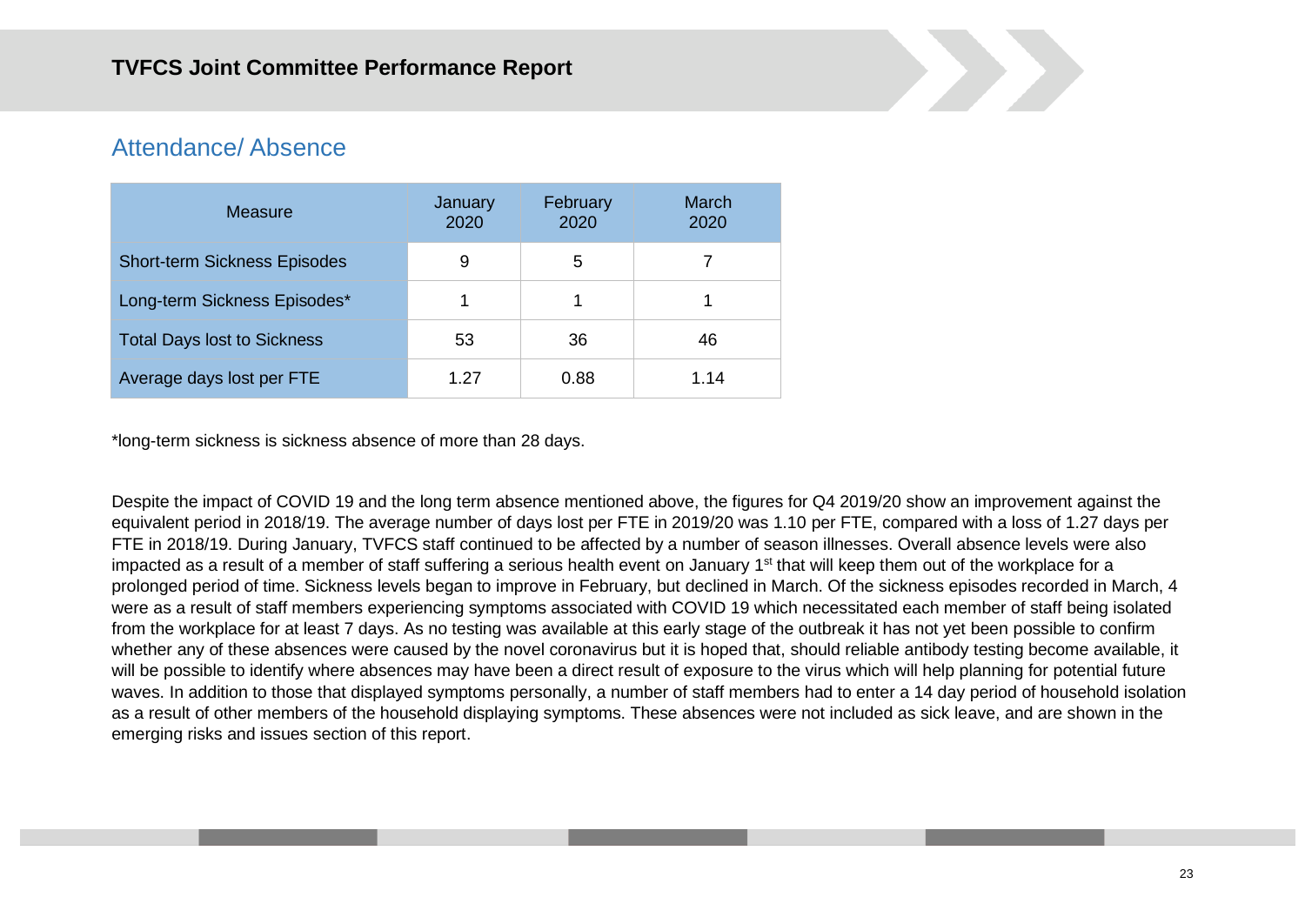# Overtime Claims and Payment records

(Excluding Bank Holiday Pay and Handover Pay)

| Measure                     | January 2020 | February 2020 | <b>March 2020</b> |
|-----------------------------|--------------|---------------|-------------------|
| Number of Staff Claiming OT | 13           | 11            | 14                |
| <b>Hours Worked</b>         | 176          | 226           | 231               |
| <b>Total Paid</b>           | £4,081.48    | £4,716.86     | £4,836.88         |

# Performance Measures (Data accurate as of 31/12/2019)

| <b>Measure</b> |                                             | January<br>2020 | February<br>2020 | March<br>2020 | Reporting<br>period<br>average | Same<br>period<br>2018/19 | Rolling 12<br>month<br>average |
|----------------|---------------------------------------------|-----------------|------------------|---------------|--------------------------------|---------------------------|--------------------------------|
|                | <b>Total Emergency calls answered</b>       | 2757            | 2541             | 2636          | 2645                           | 2512                      | 3063                           |
| $\mathcal{P}$  | <b>Number of Mobilisations</b>              | 1638            | 1536             | 1504          | 1559                           | 1630                      | 1853                           |
| 3              | No. of times Emergency Fall-back instigated |                 |                  |               |                                | 0                         |                                |
| 4              | Number of Co-responding incidents           | 116             | 129              | 86            | 110                            | 84                        | 136                            |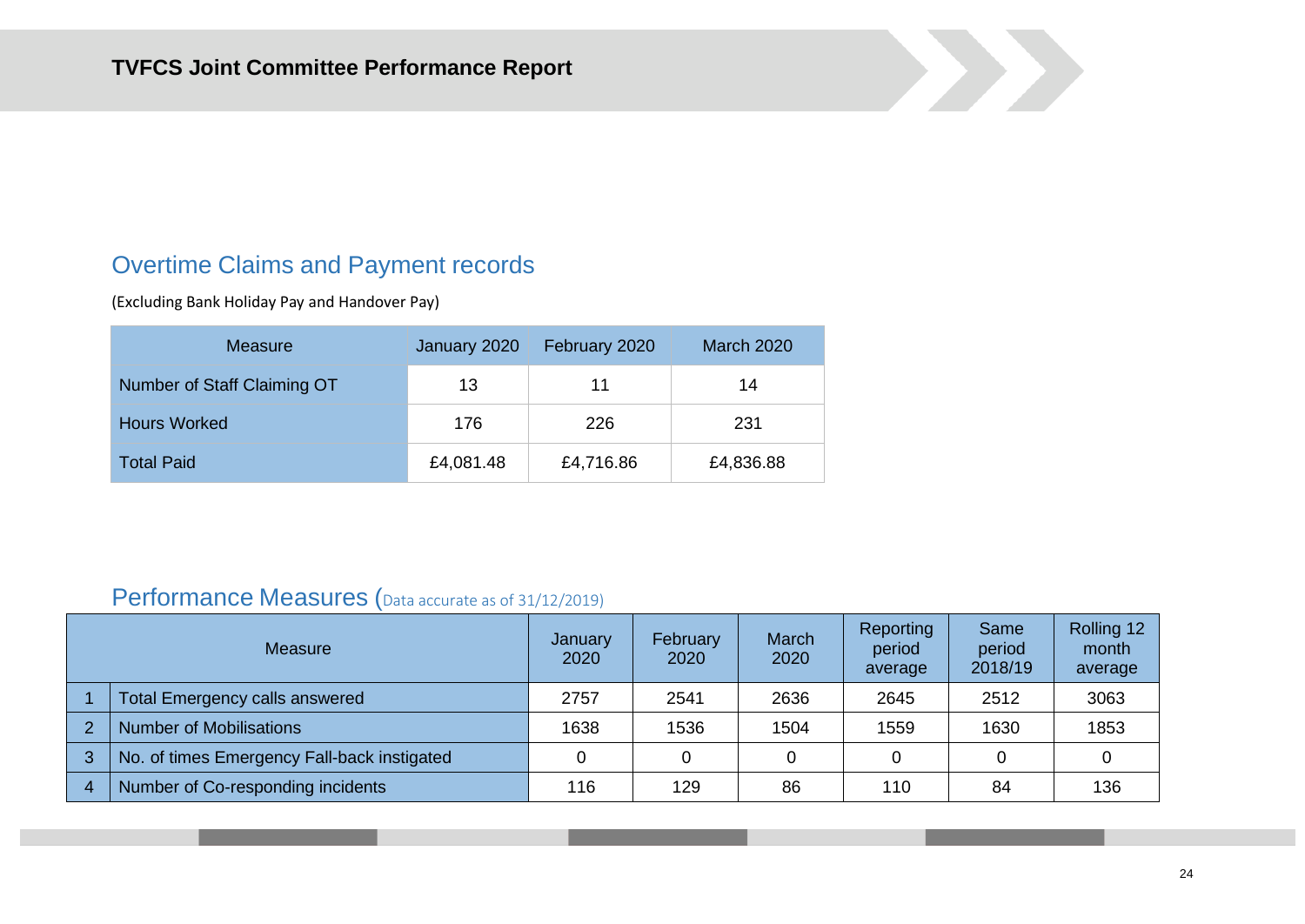| 7207<br>7100<br>6947<br>7110<br>6513<br>6157<br>Calls<br>Admir<br>answered<br>otal<br>74<br>ں ے ا<br>. . |
|----------------------------------------------------------------------------------------------------------|
|----------------------------------------------------------------------------------------------------------|

| Measure*       |                                                             | 2019/20<br>Target | January<br>2020 | February<br>2020 | March<br>2020 | Reporting<br>period<br>average | Same<br>period<br>2018/19 | Rolling 12<br>month<br>average |
|----------------|-------------------------------------------------------------|-------------------|-----------------|------------------|---------------|--------------------------------|---------------------------|--------------------------------|
| 6              | Emergency calls answered within 5<br>seconds                | 92%               | 97.29%          | 97.49%           | 95.26%        | 96.68%                         | 96.35%                    | 95.76%                         |
| $\overline{7}$ | Emergency calls answered within 10<br>seconds               | 97%               | 98.84%          | 99.33%           | 97.29%        | 98.48%                         | 98.32%                    | 97.98%                         |
| 8              | % occasions where time to mobilise is<br>within 60 seconds  | 60%               | 51.59%          | 50.78%           | 49.87%        | 50.75%                         | 47.51%                    | 49.86%                         |
| 9              | % occasions where time to mobilise is<br>within 90 seconds  | 80%               | 76.25%          | 73.63%           | 73.60%        | 74.49%                         | 71.48%                    | 74.09%                         |
| 10             | % occasions where time to mobilise is<br>within 120 seconds | 95%               | 87.00%          | 83.72%           | 85.57%        | 85.43%                         | 82.64%                    | 85.07%                         |
| 11             | Admin calls answered within 15<br>seconds                   | n/a               | 84.32%          | 83.03%           | 84.98%        | 84.11%                         | 82.86%                    | 82.68%                         |

**\***Definitions are available in appendix A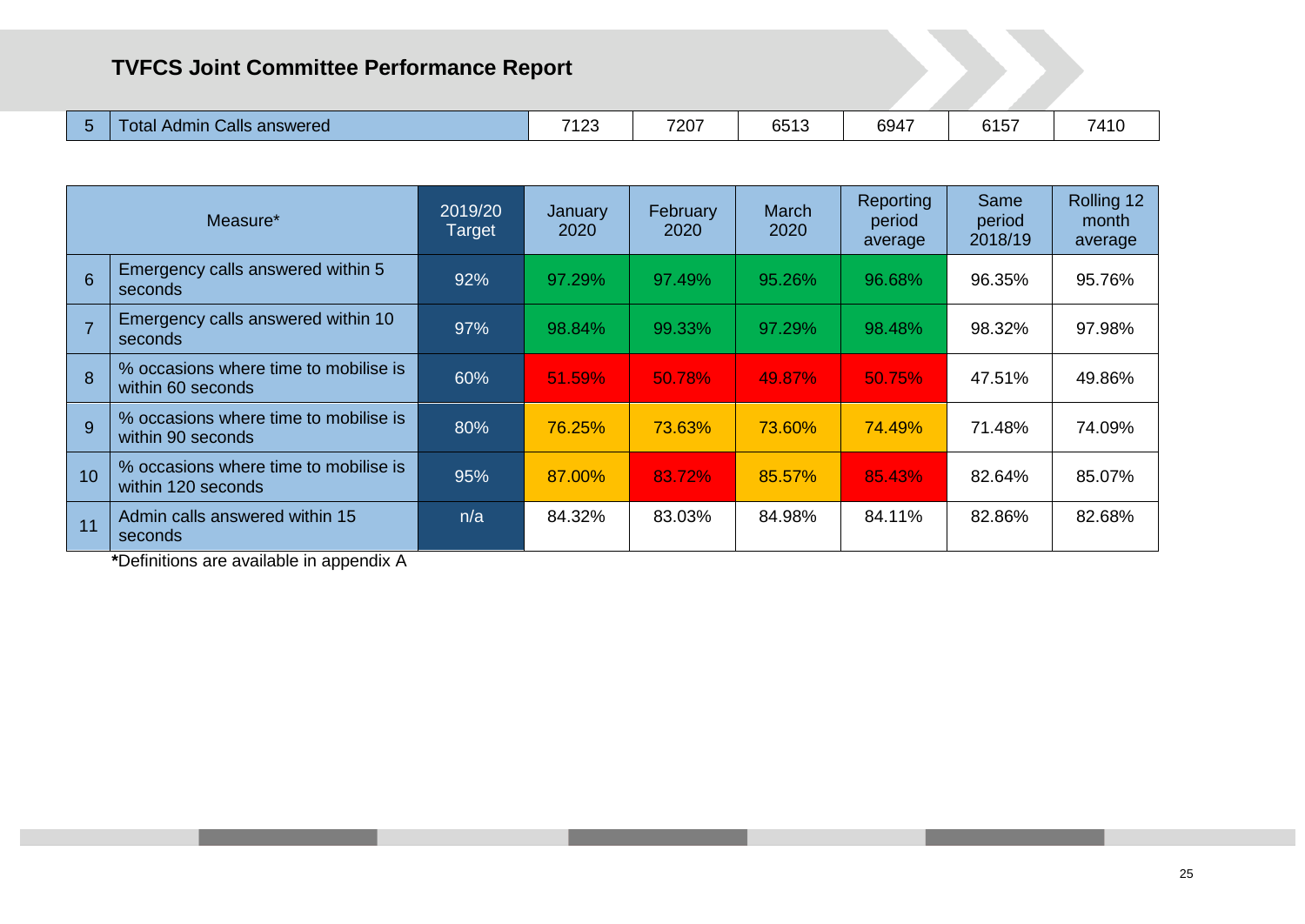

# Financial Position

*Data accurate as of 31/12/2019*

| <b>TVFCS Budget Monitoring 12 Months to 31 March 2020</b> |                                                |                                                                     |                                                            |                                                          |                         |                   |  |  |  |
|-----------------------------------------------------------|------------------------------------------------|---------------------------------------------------------------------|------------------------------------------------------------|----------------------------------------------------------|-------------------------|-------------------|--|--|--|
|                                                           | <b>Total</b><br><b>Annual</b><br><b>Budget</b> | <b>Actual</b><br><b>Expenditure</b><br><b>To 31st March</b><br>2020 | <b>Forecast</b><br><b>Outturn</b><br>at<br><b>Year End</b> | $Variance =$<br><b>Forecast-</b><br><b>Annual Budget</b> | <b>Variance</b><br>$\%$ | <b>Commentary</b> |  |  |  |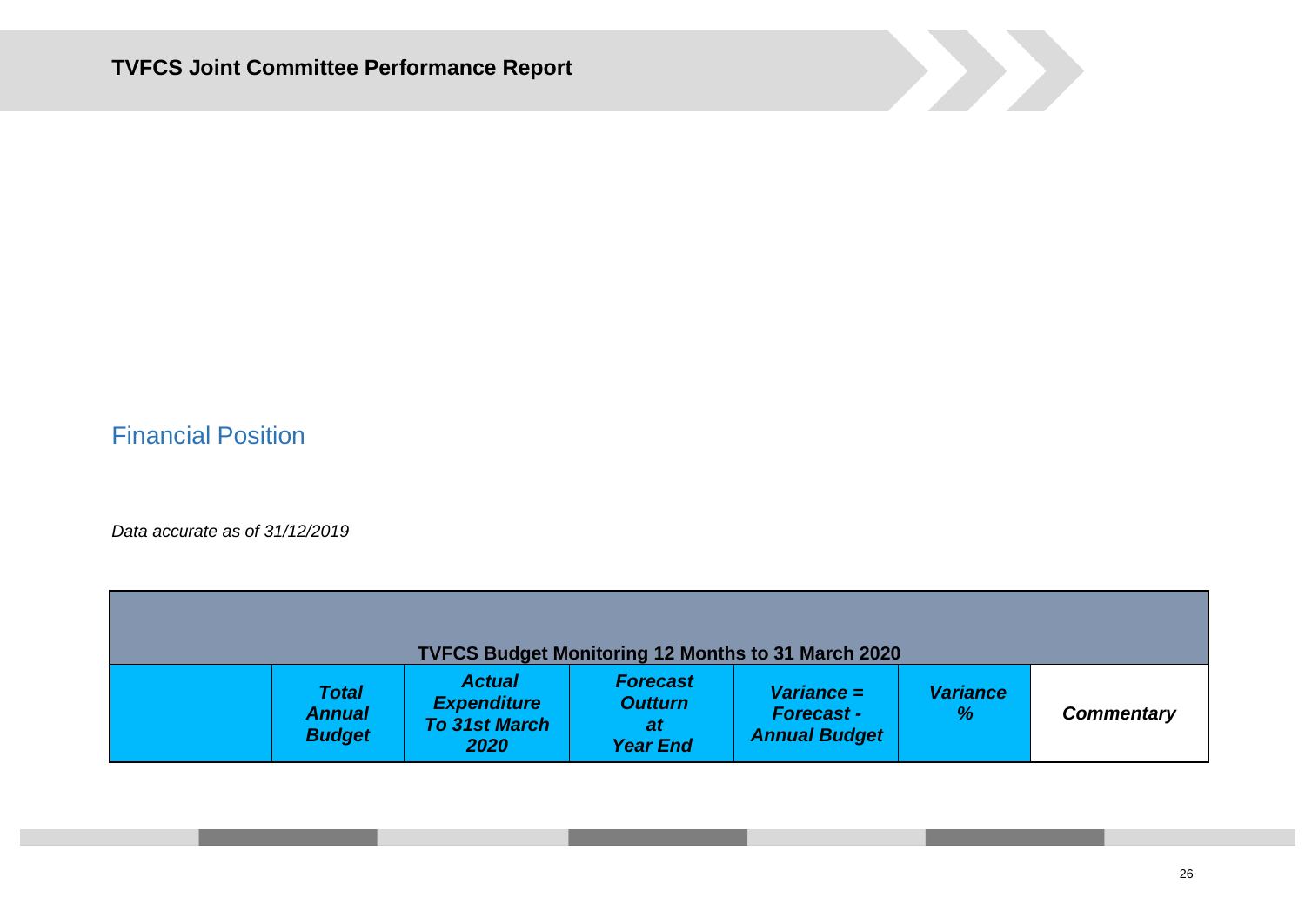| <b>Staff</b>               |           |           |           |          |                                                                                                                                                                                                                                                                                                                                                                     |
|----------------------------|-----------|-----------|-----------|----------|---------------------------------------------------------------------------------------------------------------------------------------------------------------------------------------------------------------------------------------------------------------------------------------------------------------------------------------------------------------------|
| Employment<br><b>Costs</b> | 1,673,370 | 1,636,076 | $-37,294$ | $-2.23%$ | The underspend in<br>this area is a result<br>of staff leaving<br>employment since<br>the original budget<br>was set and a<br>member of staff<br>being granted a<br>career break.                                                                                                                                                                                   |
| Mileage and<br>Subsistence | 6,000     | 6,424     | 424       | 7.07%    | The original budget<br>for 2019/20 was set<br>before a full year's<br>data relating to the<br>new Management<br>team was available.<br>The expenditure<br>relates primarily to<br>travel costs and<br>accommodation for<br>attending NFCC<br>meetings and other<br>similar events, as<br>well as day to day<br>travel between<br>sites within the<br>Thames Valley. |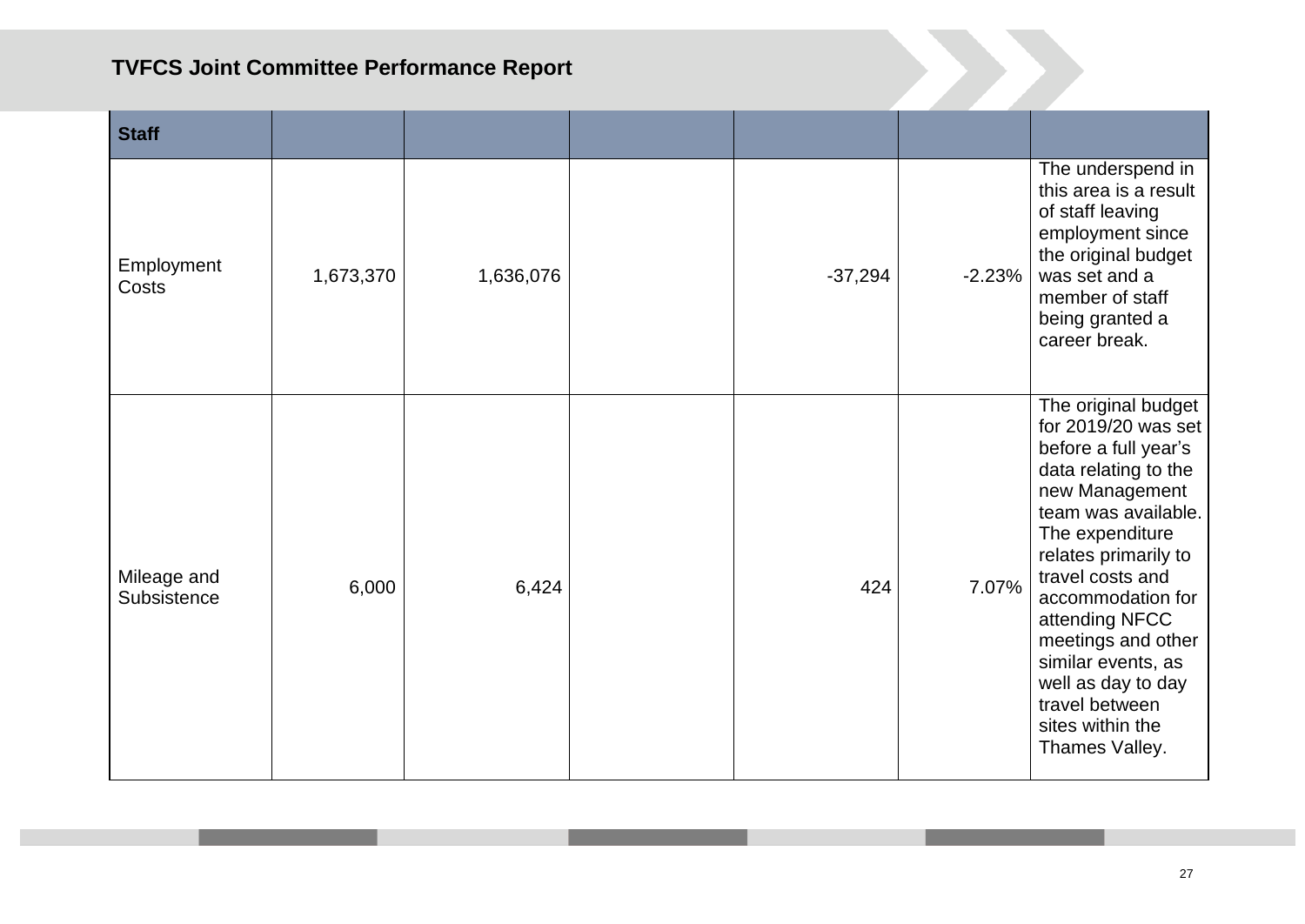| Uniform<br>Allowances | 3,000 | 2,396 | $-604$ | $-20.13%$ | This expenditure<br>relates to a locally<br>agreed allowance<br>relating to work<br>wear payable to<br>eligible members of<br>staff. Variance has<br>been caused by<br><b>TVFCS employing</b><br>less eligible<br>members of staff<br>than when the<br>budget was set. |
|-----------------------|-------|-------|--------|-----------|------------------------------------------------------------------------------------------------------------------------------------------------------------------------------------------------------------------------------------------------------------------------|
| Training              | 1,000 | 351   | $-649$ | $-64.90%$ | Due to restrictions<br>on movement as a<br>result of COVID 19,<br>a number of<br>training courses<br>scheduled for<br>March 2020 were<br>cancelled, leading<br>to an underspend.                                                                                       |
| Recruitment           | 300   | 790   | 490    | 163.17%   | Costs related to<br>recruitment in<br>2018/19 had not<br>been billed due to<br>an error by the<br>company which<br>provides testing.<br>These costs were<br>billed in 2019/20.<br>New requirements                                                                     |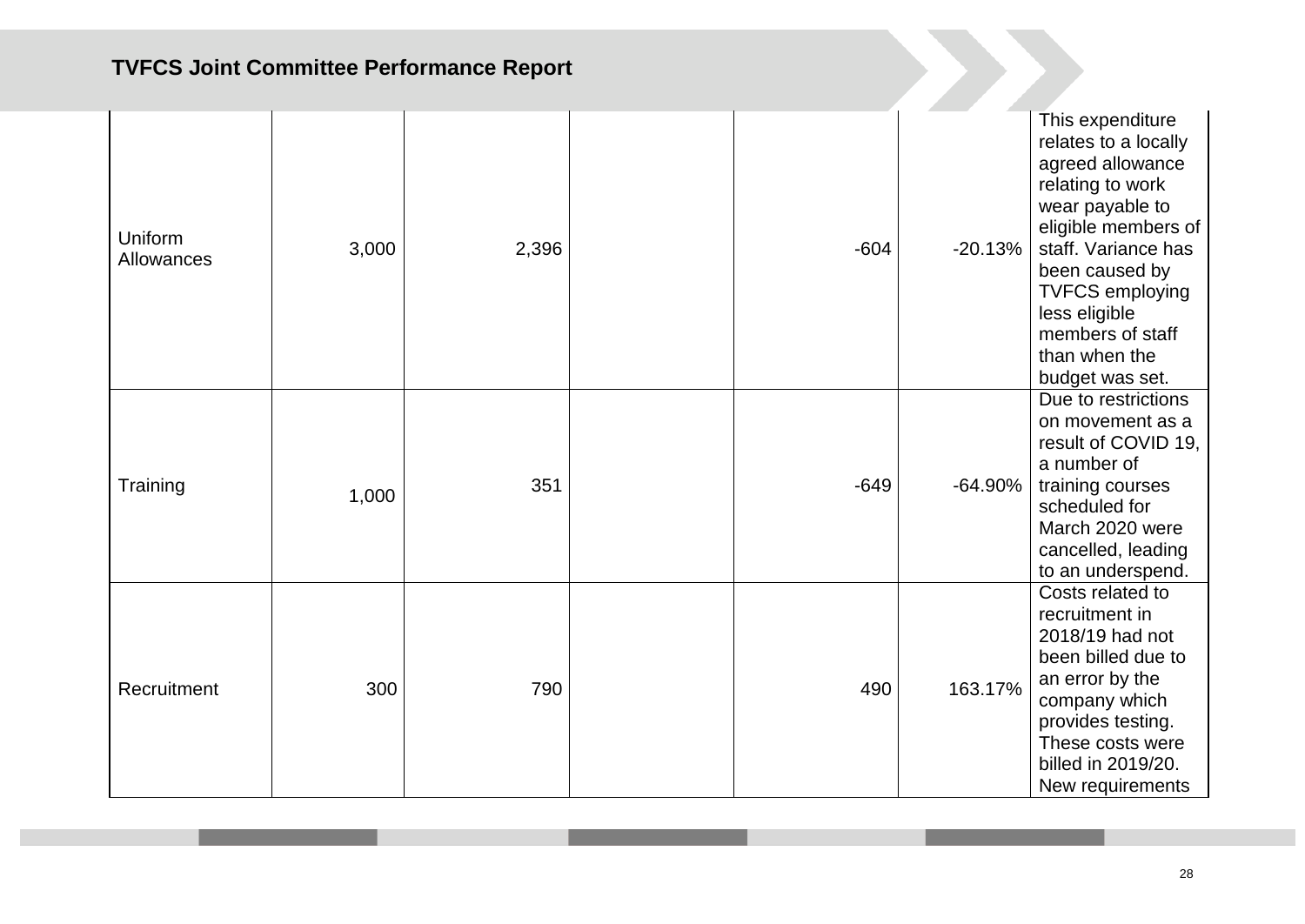|                                                                  |           |           |             |                | for checks when<br>recruiting staff<br>have also caused<br>costs to increase<br>slightly.     |
|------------------------------------------------------------------|-----------|-----------|-------------|----------------|-----------------------------------------------------------------------------------------------|
| <b>Sub Total</b>                                                 | 1,683,670 | 1,646,037 | $-37,633$   | $-2.24%$       |                                                                                               |
| <b>Corporate</b>                                                 |           |           |             |                |                                                                                               |
| <b>Facilities</b>                                                | 89,455    | 89,455    | $\mathbf 0$ | $\overline{0}$ |                                                                                               |
| Finance                                                          | 22,276    | 22,276    | $\mathbf 0$ | $\mathbf 0$    |                                                                                               |
| <b>HR</b>                                                        | 71,636    | 71,636    | 0           | 0              |                                                                                               |
| <b>ICT</b>                                                       | 89,736    | 89,736    | $\mathbf 0$ | 0              |                                                                                               |
| Liability and<br>Equipment<br>Insurance                          | 6,405     | 6,405     | $\mathbf 0$ | $\mathbf 0$    |                                                                                               |
| Management                                                       | 15,353    | 15,353    | $\mathbf 0$ | 0              |                                                                                               |
| <b>Sub Total</b>                                                 | 294,861   | 294,861   | 0           | $\mathbf 0$    |                                                                                               |
| <b>Other</b>                                                     |           |           |             |                |                                                                                               |
| Professional<br>Services and<br>General<br>Equipment<br>Purchase | 6,000     | 13,603    | 7,603       | 126.72         | In addition to the<br>building survey<br>undertaken in the<br>Control room<br>environment, an |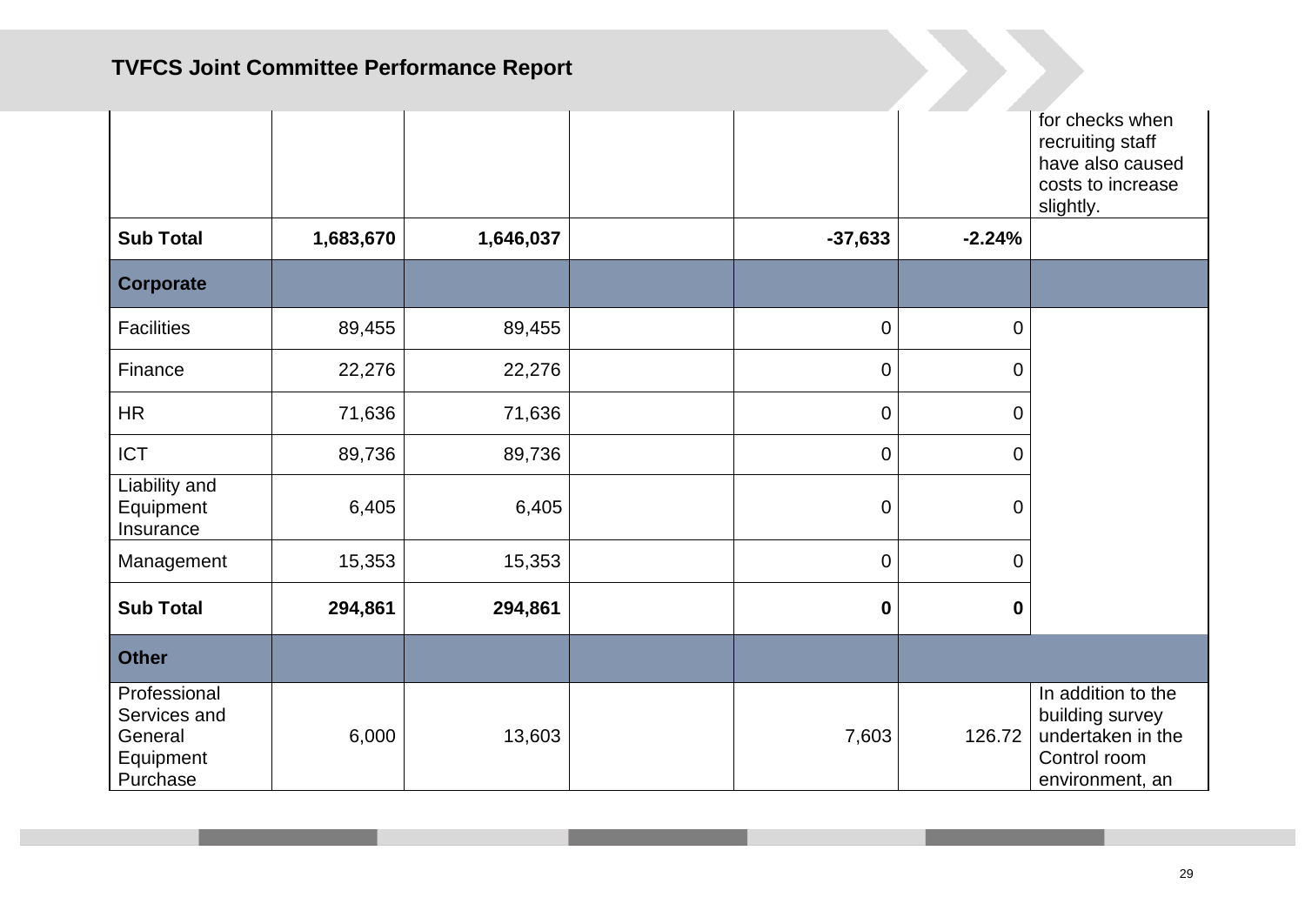|                                                         |          |          |                |             | outstanding invoice<br>relating to final<br>acceptance of the<br>work to interface<br>the Commontime<br>paging system was<br>received. This cost<br>had originally been<br>included in the<br>2018/19 budget. |
|---------------------------------------------------------|----------|----------|----------------|-------------|---------------------------------------------------------------------------------------------------------------------------------------------------------------------------------------------------------------|
| <b>OFRS Costs</b><br>(secondary<br>control facility)    | 42,215   | 42,215   | $\overline{0}$ | $\mathbf 0$ |                                                                                                                                                                                                               |
| <b>TVFCS Alarm</b><br><b>Receiving Centre</b><br>income | $-9,000$ | $-8,568$ | 432            | 4.80%       | Income received<br>from Alarm<br><b>Receiving Centre</b><br>Contracts was<br>slightly lower than<br>expected.                                                                                                 |
| <b>Sub Total</b>                                        | 39,215   | 47,250   | 8,035          | 5.33%       |                                                                                                                                                                                                               |
| <b>Technology</b>                                       |          |          |                |             |                                                                                                                                                                                                               |
| Capita Mobs<br>System (maint)                           | 68,386   | 72,770   | 4,384          | 6.41%       | As a result of<br>staffing changes, a<br>need arose for<br><b>TVFCS and FRS</b><br>staff to attend a<br>technical course on<br>the administration<br>and maintenance                                          |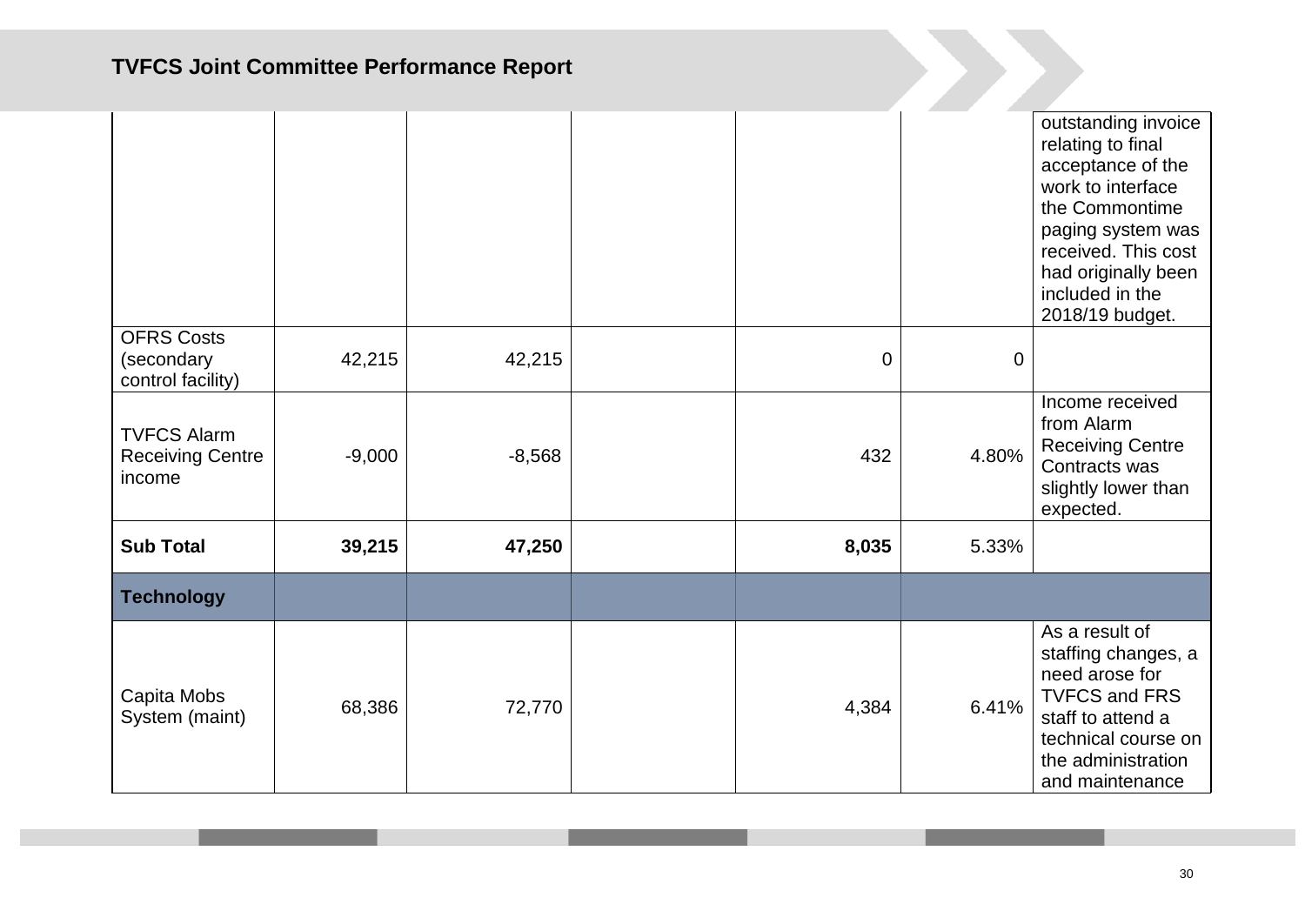|                                                                |        |        |          |          | of the Command &<br><b>Control System</b><br>leading to a small<br>overspend.                                                                                                                                                                     |
|----------------------------------------------------------------|--------|--------|----------|----------|---------------------------------------------------------------------------------------------------------------------------------------------------------------------------------------------------------------------------------------------------|
| <b>DS3000 (for</b><br>primary and<br>secondary) ICCS           | 85,737 | 81,643 | $-4,094$ | $-4.77%$ | This contract is<br>subject to an<br>annual increase<br>based on RPI. The<br>rate of RPI when<br>the budget was set<br>was higher than<br>the rate of RPI<br>when the supplier<br>applied the<br>increase in cost<br>leading to an<br>underspend. |
| Telephony and<br>Network costs.                                | 52,188 | 48,109 | $-2,679$ | $-5.27%$ | Previously reported<br>issues over a<br>refund due from BT<br>have been<br>resolved, which<br>has resulted in a<br>small underspend.                                                                                                              |
| <b>EISEC Services</b><br>(Primary and<br>Secondary<br>Control) | 9,000  | 9,000  | 0        | 0        |                                                                                                                                                                                                                                                   |
| Smart services to<br>switch 999 lines<br>to secondary          | 16,323 | 16,323 | 0        | 0        |                                                                                                                                                                                                                                                   |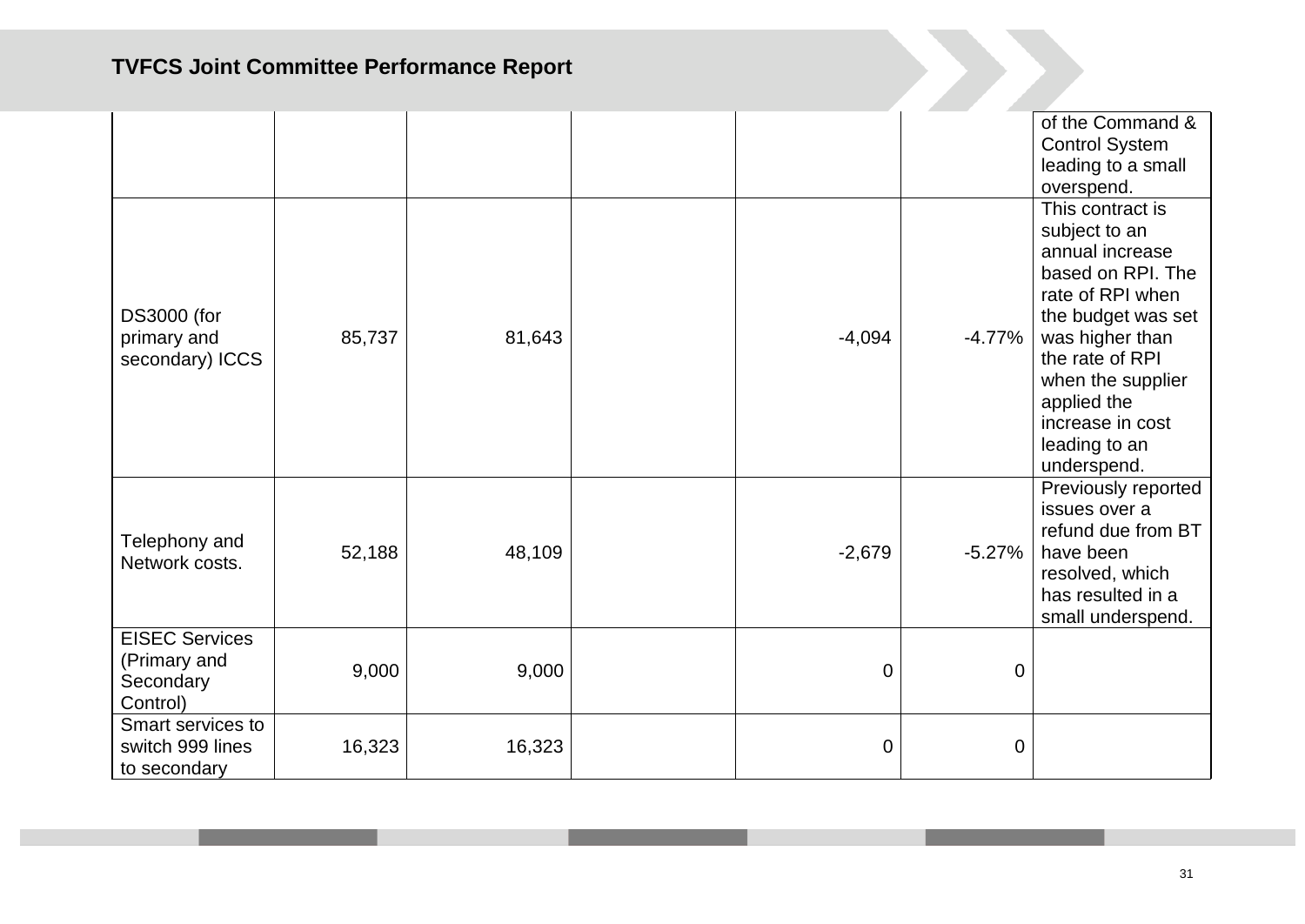| control or<br>elsewhere                                            |           |           |           |          |  |
|--------------------------------------------------------------------|-----------|-----------|-----------|----------|--|
| Airwave rental (<br>$SANI, B)$ (<br>Primary, seconda<br>ry $(7+8)$ | 14,058    | 14,058    | 0         | 0        |  |
| <b>Sub Total</b>                                                   | 245,692   | 241,903   | $-3789$   | $-1.54%$ |  |
|                                                                    |           |           |           |          |  |
| <b>Total Budgeted</b><br><b>Expenditure</b>                        | 2,263,438 | 2,230,051 | $-33,387$ | $-1.48%$ |  |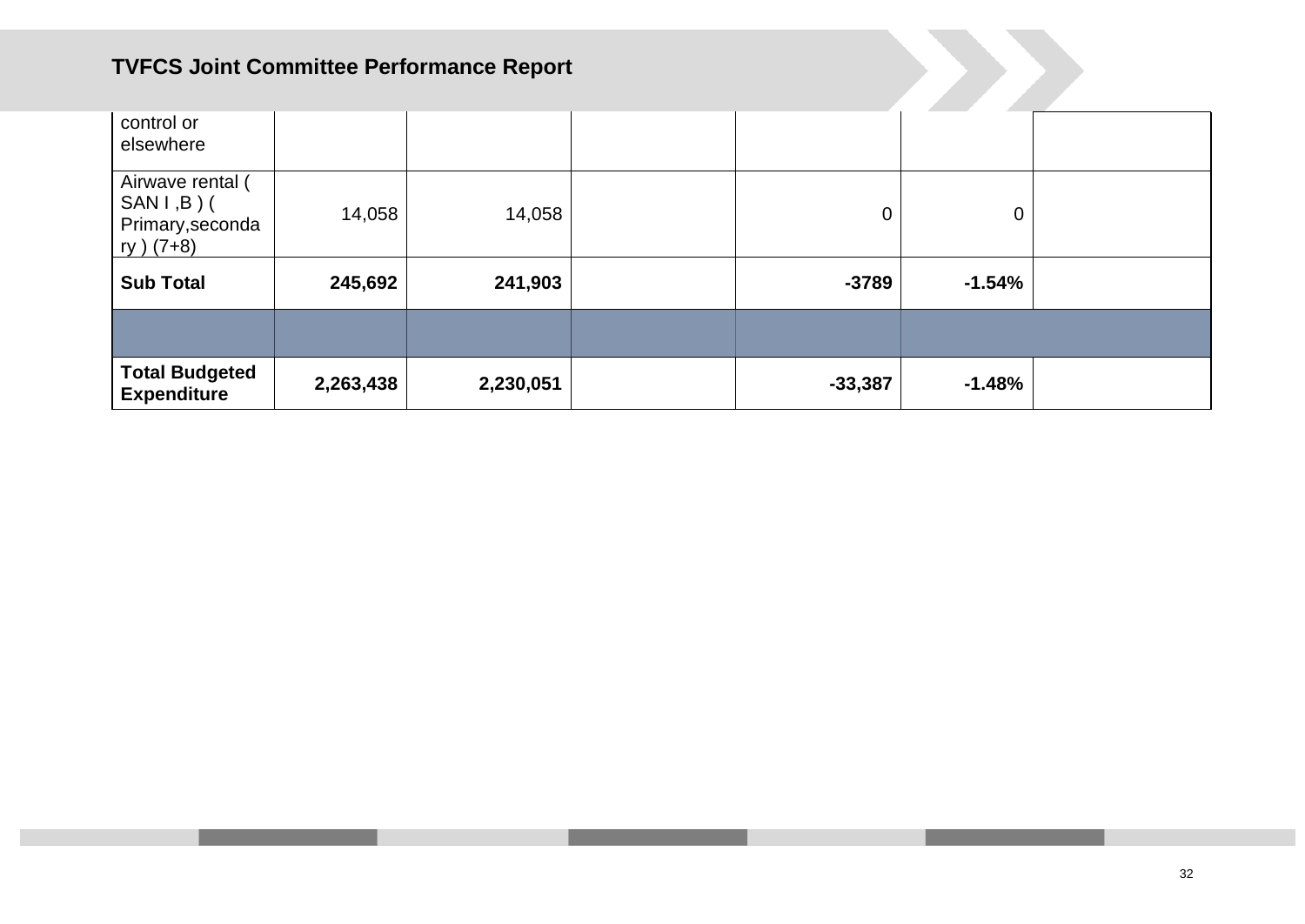# Appendix A

# Performance Measure Definitions

| <b>Measure</b>                                                                     | <b>Description</b>                                                                                                                                                |
|------------------------------------------------------------------------------------|-------------------------------------------------------------------------------------------------------------------------------------------------------------------|
| % of occasions where the time to<br>answer admin calls is within 15<br>seconds     | This measure uses the time taken from when<br>the Fire Control Room system receives an<br>admin call alert to the moment they are<br>answered by a TVFCS Operator |
| % of occasions where the time to<br>answer emergency calls is within 5<br>seconds  | This measure uses the time taken from when<br>the Fire Control Room system receives an                                                                            |
| % of occasions where the time to<br>answer emergency calls is within 10<br>seconds | emergency incoming call alert to the moment<br>they are answered by a TVFCS Operator                                                                              |
| % of occasions where time to<br>mobilise is within 60 seconds                      |                                                                                                                                                                   |
| % of occasions where time to<br>mobilise is within 90 seconds                      | This measure is calculated from when<br>emergency calls are answered to when control<br>room staff request stations to mobilise the<br>appliance.                 |
| % of occasions where time to<br>mobilise is within 120 seconds                     |                                                                                                                                                                   |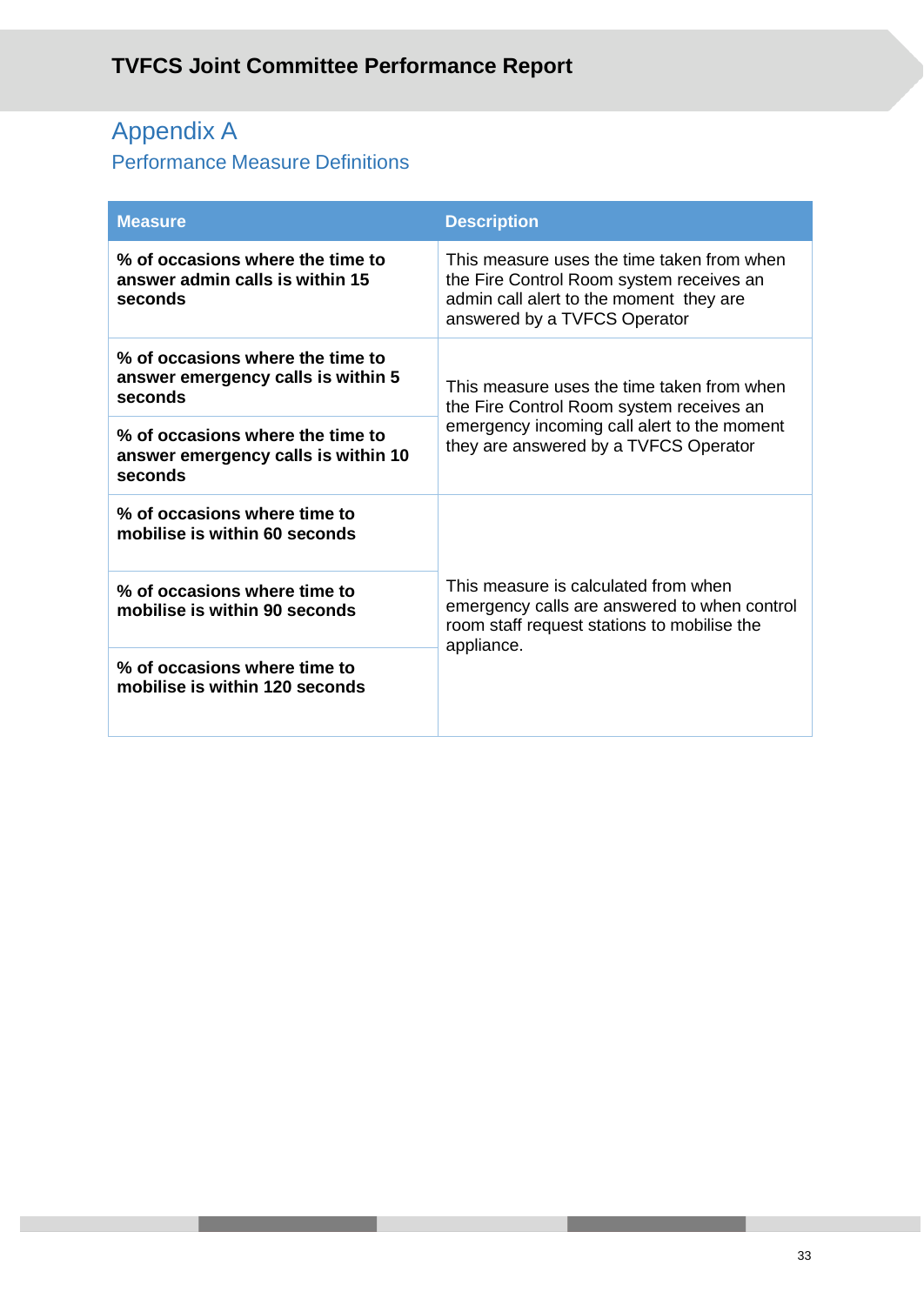# **THAMES VALLEY FIRE CONTROL SERVICE**



| <b>SUBJECT</b>            | <b>Emergency Services Mobile Communications</b>           |
|---------------------------|-----------------------------------------------------------|
|                           | Programme (ESMCP) update                                  |
| <b>PRESENTED TO:</b>      | <b>Thames Valley Fire Control Service Joint Committee</b> |
| <b>DATE OF MEETING</b>    | 13 July 2020                                              |
| <b>LEAD OFFICER</b>       | <b>DCFO Steve Foye</b>                                    |
| <b>EXEMPT INFORMATION</b> | <b>None</b>                                               |
| <b>ACTION</b>             | <b>For Note</b>                                           |

### **1. EXECUTIVE SUMMARY**

- 1.1 This report follows the update of the ESMCP programme provided to the Thames Valley Fire Control Service (TVFCS) Joint Committee at the virtual meeting held on 28 May 2020.
- 1.2 The report updates the status of the National Programme (NP) and ESMCP South Central Region input into this. It has been a relatively short period since the last update and no immediate developments in regard to ESN that directly impact TVFCS
- 1.3 The National Programme suspended work on the Full Business Case as a consequence of Covid-19 and a revised date for its publication is yet to be set.
- 1.4 The most recent schedule issued by National Programme shows a transition period onto ESN for the fire and rescue sector of between Q2 2022 and Q4 2024.
- 1.5 The Home Office Fire and Resilience Directorate have approved the 2020/21 business case for spend of LTR grant funding in line with the business case submitted by the ESMCP South Central Board.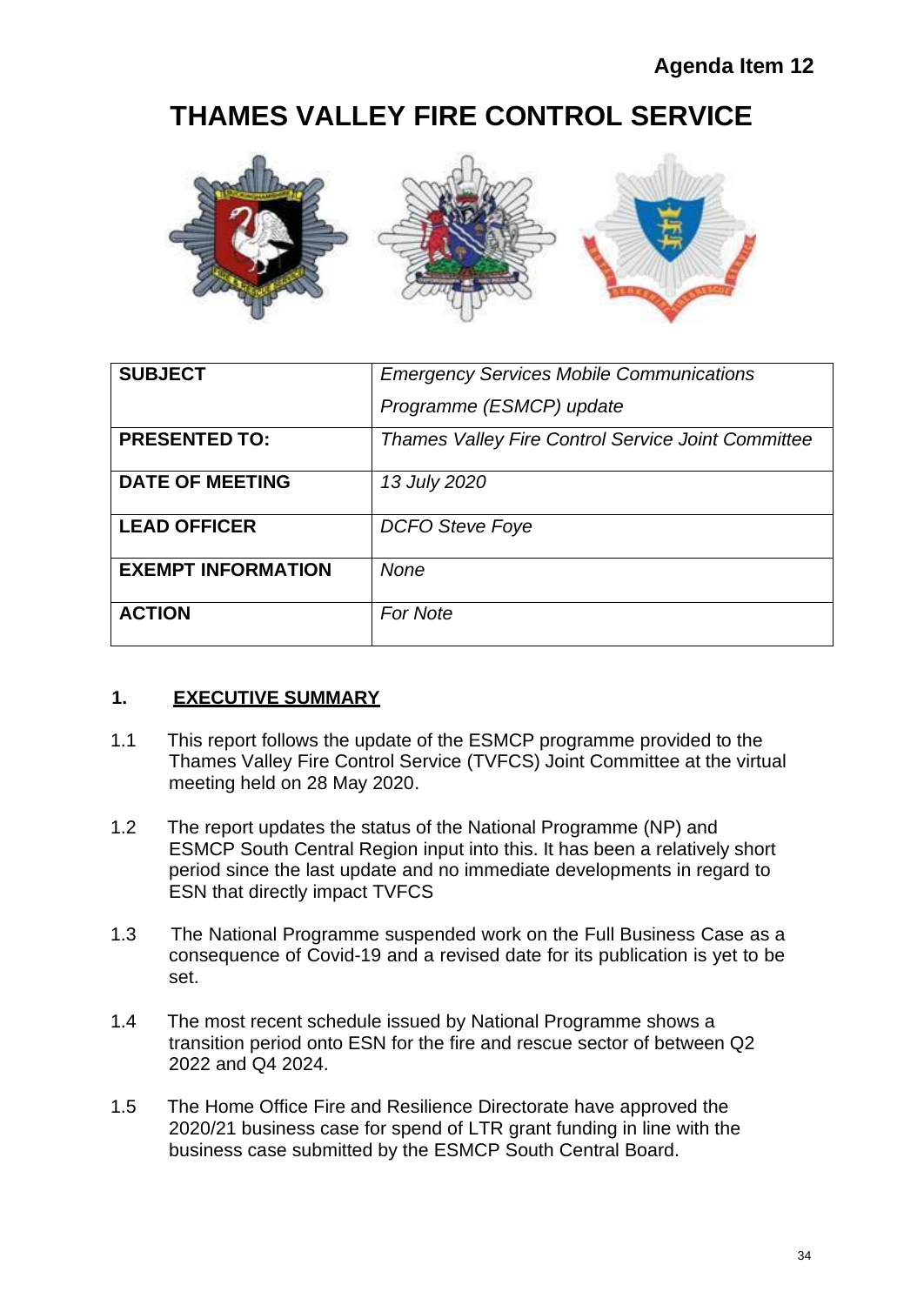## **2. RECOMMENDATION**

The Joint Committee are asked to:

2.1 **NOTE** the contents of this report on the ESMCP and delivery of the ESN.

## **3. REPORT**

- 3.1 This report is provided as the quarterly update requested by the TVFCS Joint Committee in regard to the continued work in respect to ESMCP and delivery of the Emergency Services Network that will replace Airwave. The report follows the update provided to the Thames Valley Fire Control Service (TVFCS) Joint Committee at the virtual meeting held on 28 May 2020.
- 3.2 There are no immediate developments in regard to ESN that directly impact TVFCS, however the following summarises the timeline of ESN delivery and the implications for adoption by Thames Valley Fire and Rescue Services.

### **National Programme**

- 3.3 The National Programme postponed development of the revised Full Business Case (FBC) as a result of the Covid-19, with a number of staff being redirected to other activity in support of the response. A revised date for delivery of the revised FBC is not yet known.
- 3.4 These impacts have also been experienced within the three fire services within the Thames Valley and officers have been primarily focused on core service activity and the wider multi-agency response to Covid-19. Consequently this update is limited to a summary position.

### **ESN Adoption Position (Thames Valley)**

- 3.5 Cessation of the Airwave system is now indicated as being the end of December 2023. However, the most recent schedule issued from the National Programme indicating a transition period onto ESN for fire and rescue services being between Q2 2022 and Q4 2024. Consequently, we anticipate that a revised Airwave cessation date will be announced as part of the Full Business Case publication. Airwave continues to operate to the standards expected.
- 3.6 It should also be noted that the National Programme schedule does not include any contingency in its timeline for product delivery and it is officers view that it is reasonable to expect issues will be identified for resolution and these could impact current delivery milestones and the planned transition period.
- 3.7 Thames Valley officers continue to have a preferred position that transition to full ESN is implemented no later than 12 months prior to the confirmed Airwave cessation date. This would allow for managing delivery in context of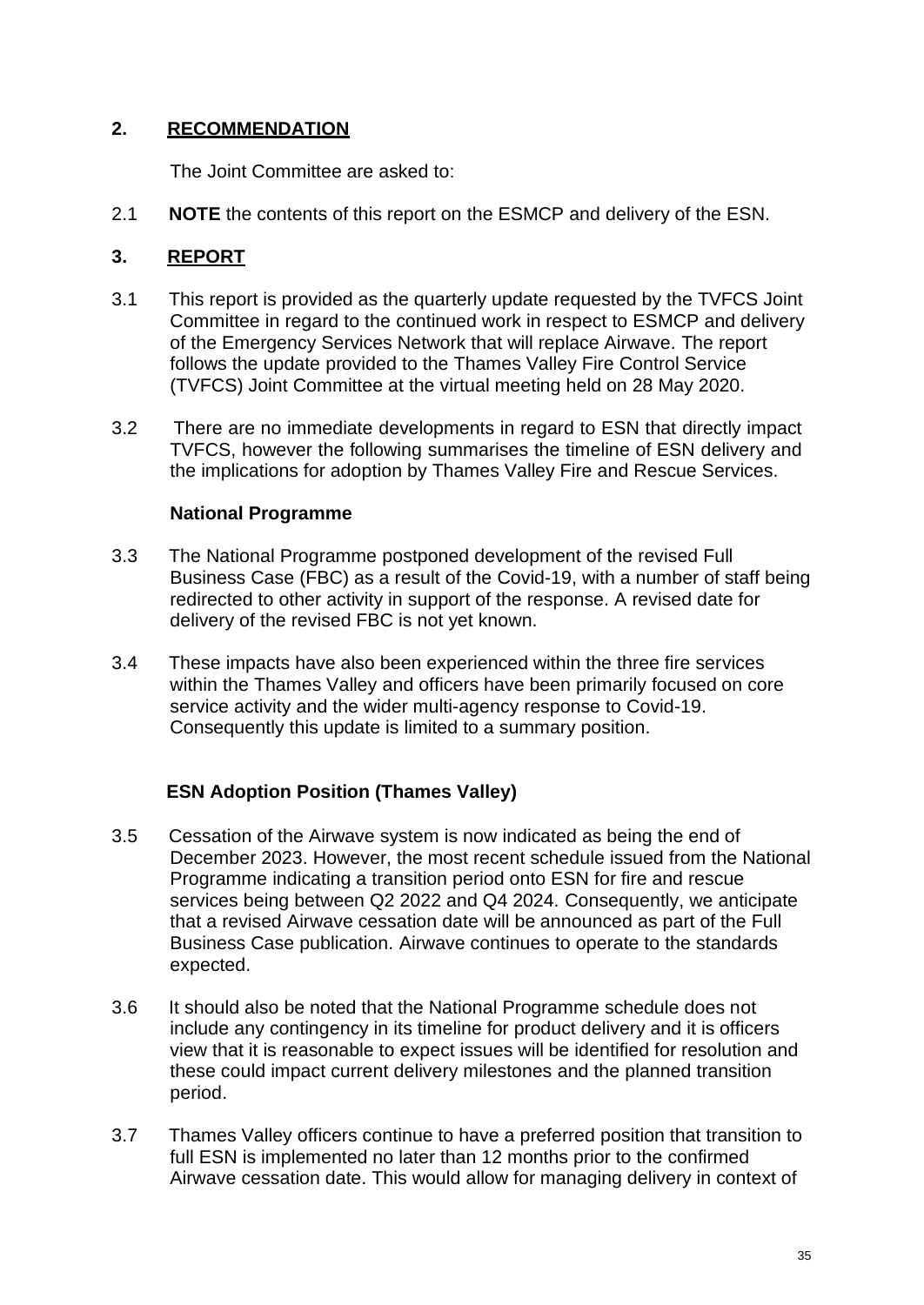other commitments and create a prudent period of overlap between the old and new systems. Officers will continue to plan flexibly within this planning assumption and in response to new information from the programme.

- 3.8 Officers continue to monitor for the implications of programme timelines against other TVFCS requirements, such as hardware and software changes and contracts, capability and capacity of suppliers to deliver the work necessary to make all control rooms ESN ready and cost and funding implications stemming directly from the ESN National Programme.
- 3.9 Thames Valley FRSs are currently contributing to the National Programme objective of assuring that ESMCP network coverage is adequate through walk and drive testing of the region. This work is co-ordinated with colleagues in Thames Valley Police with results fed back to the National Programme to share with the ESMCP network supplier. This will inform and assure that the delivered coverage meets the expected operational standard of the emergency services and consequently that control rooms, including TVFCS can effectively communicate with operational teams.

#### **Governance**

- 3.10 An ESMCP South Central (SC) Regional Programme Board is in place and is one of a number of ESMCP FRS regions across the UK. The SC Board meets monthly and includes senior responsible owners from the three Thames Valley FRSs.
- 3.11 As highlighted in the update of 23 March 2020, arrangements for Hampshire and the Isle-of-Wight FRS's request to move to the ESMCP South West Region have now been finalised and agreed with the National Programme.

### **4. COMPLIANCE WITH THE TVFCS PARTNERSHIP AGREEMENT**

4.1 This report and its contents are considered to offer no conflict to the Steady State Legal Agreement.

### **5. FINANCIAL IMPLICATIONS**

- 5.1 Regional grant funding from the National Programme is administered by Buckinghamshire Fire and Rescue Service's Finance Team and is overseen through the South Central Programme Board. Services draw down funding to cover costs of work-streams leads and ancillary costs, such as attendance at meetings, workshops etc.
- 5.2 As previously reported, the Home Office Fire and Resilience Directorate maintain scrutiny of the use of grant funding with expenditure allowed against clear guidance and based upon an agreed business case for the financial year.
- 5.3 Confirmation of the 2020/21 business case for the SC region has been approved by the Home Office Fire and Resilience Directorate and there remains sufficient grant funding from previous years provision from the National Programme to meet the costs within this business case.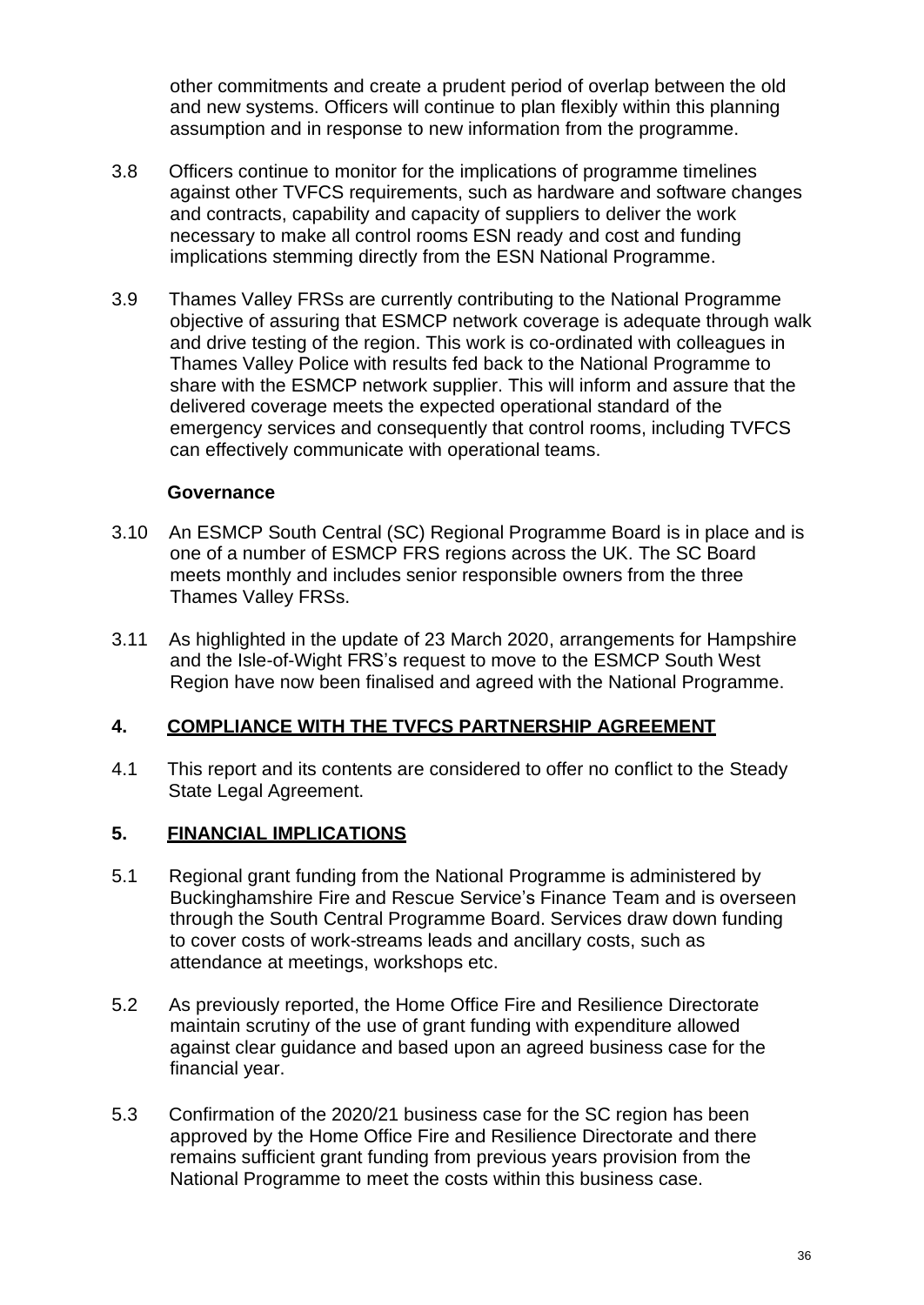5.2 Separate full funding from the National Programme was provided for control room upgrades and DNSP connections into TVFCS. This funding is based upon the original regional delivery plan and full payment has been made to the providers without direct impact on FRS budgets. With the change to the incremental delivery plan, we are seeking assurance that additional costs incurred will be met by the National Programme.

# 5.3 **LEGAL IMPLICATIONS**

5.4 None

### **7. EQUALITY AND DIVERSITY IMPLICATIONS**

7.1 None

#### **8. RISK IMPLICATIONS**

- 8.1 The ESMCP SC Board considers risks and, as appropriate, report these through the National Fire Chiefs Council team working alongside the National Programme. This, in-turn, informs the fire sector risk register so that common risks across services can be taken up with National Programme.
- 8.2 Each Service is expected to consider its own Corporate Risk associated with the ECMCP Programme and record treatments to mitigate this risk. By example, a corporate risk is recorded on the RBFRS Corporate Risk Register concerning ESMCP.

### **9. CONTRIBUTION TO SERVICE AIMS**

9.1 This report complies with the "Principles of Collaboration"

#### **10. PRINCIPAL CONSULTATION**

10.1 None

#### **11. BACKGROUND PAPERS**

11.1 None

#### **12. APPENDICES**

12.1 None

### **13. CONTACT DETAILS**

Steve Foye Deputy Chief Fire Officer Tel: 07887 830208